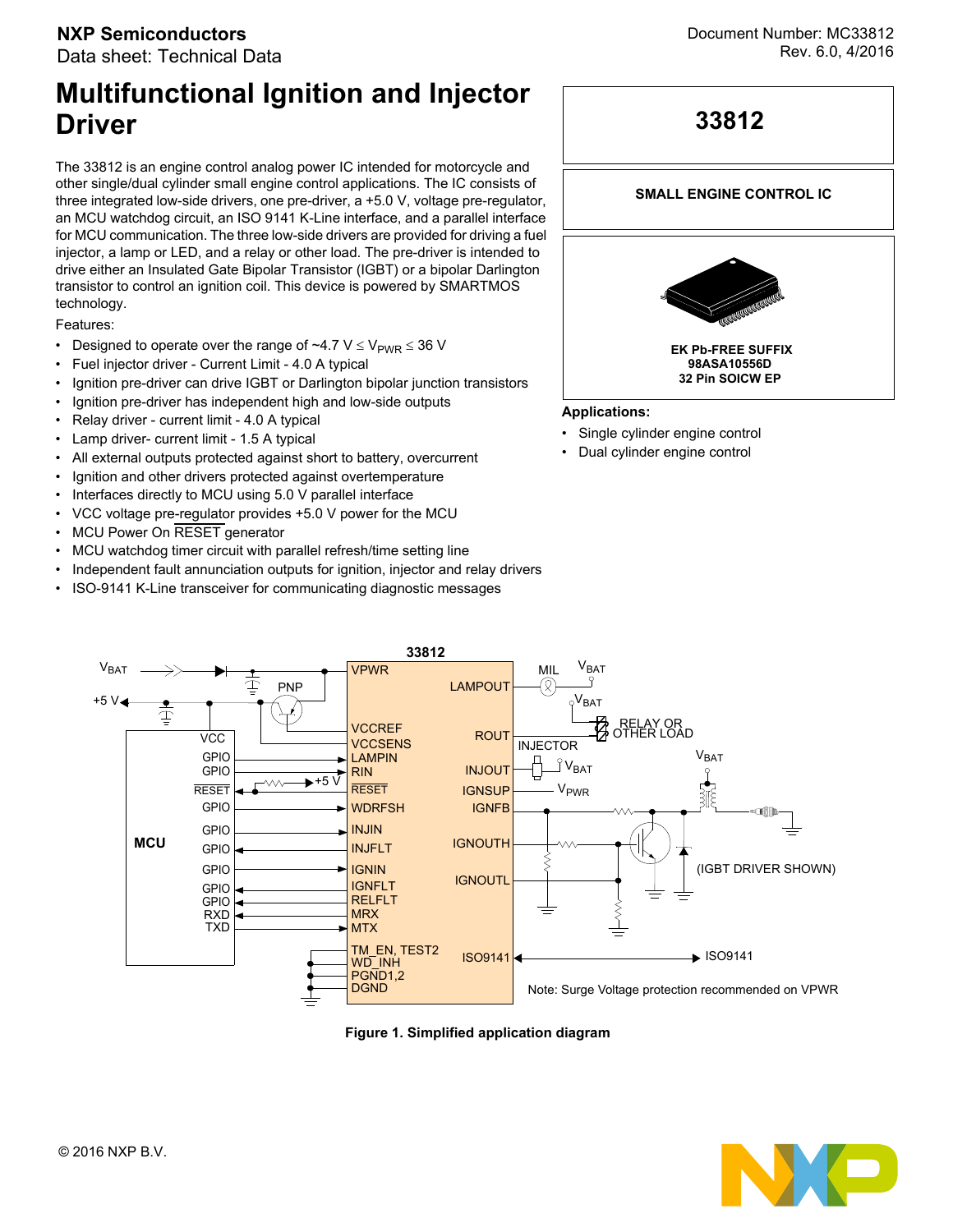

 **Figure 2. Simplified application diagram (Darlington mode)**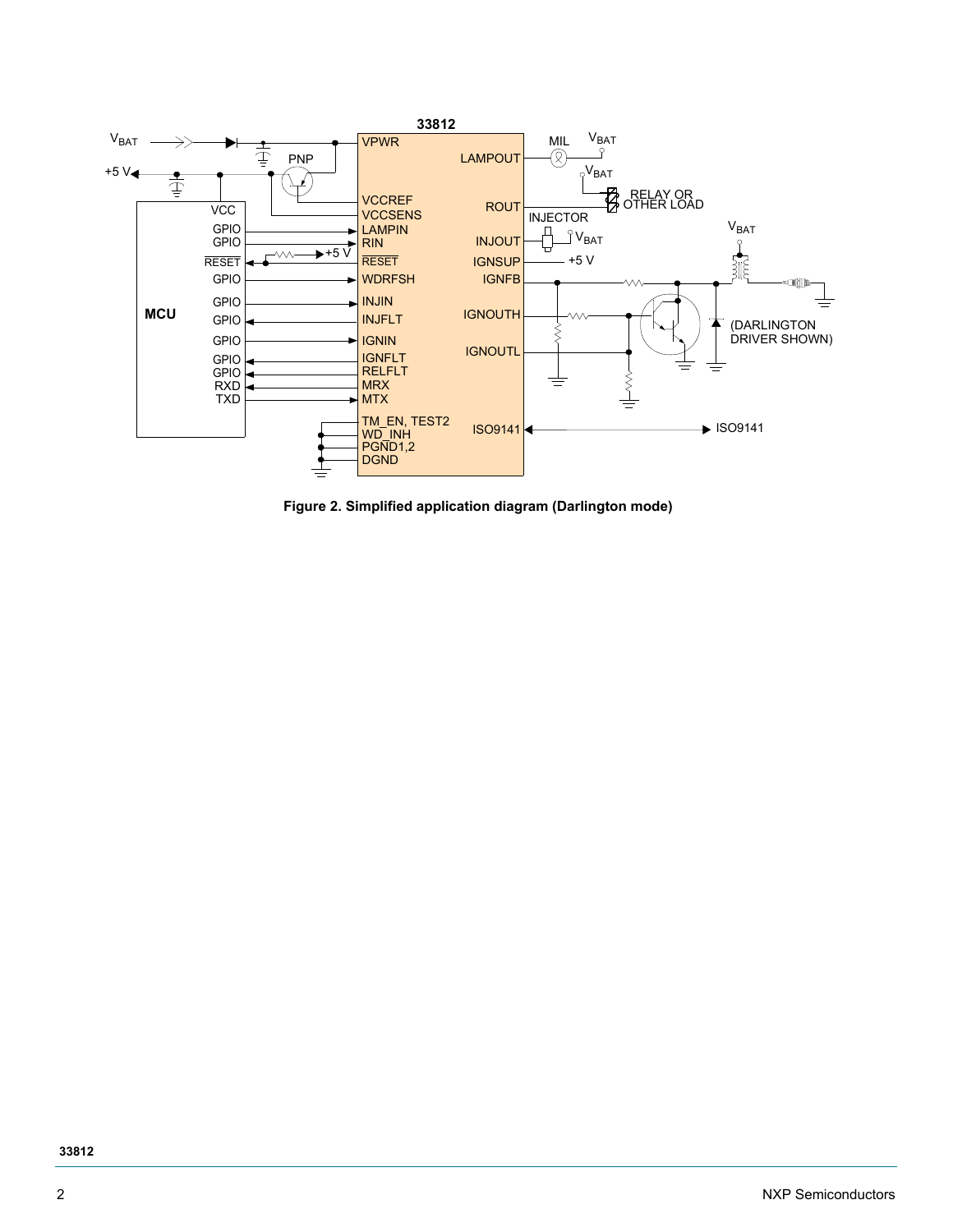# **Table of Contents**

| $\mathbf 1$    |                                                                                                                                                                                                                                       |  |
|----------------|---------------------------------------------------------------------------------------------------------------------------------------------------------------------------------------------------------------------------------------|--|
| $\overline{2}$ |                                                                                                                                                                                                                                       |  |
| 3              |                                                                                                                                                                                                                                       |  |
|                | 3.1                                                                                                                                                                                                                                   |  |
| 4              |                                                                                                                                                                                                                                       |  |
|                | 4.1                                                                                                                                                                                                                                   |  |
|                | 4.2                                                                                                                                                                                                                                   |  |
|                | 4.3                                                                                                                                                                                                                                   |  |
| 5              |                                                                                                                                                                                                                                       |  |
|                | 5.1                                                                                                                                                                                                                                   |  |
| 6              |                                                                                                                                                                                                                                       |  |
|                | 6.1                                                                                                                                                                                                                                   |  |
|                | Injector driver operation with the contract of the contract of the contract of the contract of the contract of the contract of the contract of the contract of the contract of the contract of the contract of the contract of<br>6.2 |  |
|                | 6.3<br><u>Ignition pre-driver operation the contract of the control of the control of the control of the control of</u>                                                                                                               |  |
|                | Relay driver operation in the contract of the contract of the contract of the contract of the contract of the contract of the contract of the contract of the contract of the contract of the contract of the contract of the<br>6.4  |  |
|                | 6.5                                                                                                                                                                                                                                   |  |
|                | 6.6                                                                                                                                                                                                                                   |  |
|                | Over/undervoltage shutdown strategy (and all contact and all contact and all contact and all contact and all contact and all contact and $20$<br>6.7                                                                                  |  |
|                | Watchdog timer operation in the contract of the contract of the contract of the contract of the contract of the contract of the contract of the contract of the contract of the contract of the contract of the contract of th<br>6.8 |  |
|                | 6.9                                                                                                                                                                                                                                   |  |
| $\mathbf{7}$   |                                                                                                                                                                                                                                       |  |
|                | 7.1                                                                                                                                                                                                                                   |  |
|                | 7.2                                                                                                                                                                                                                                   |  |
| 8              |                                                                                                                                                                                                                                       |  |
|                | Package dimensions (a) respectively and the control of the control of the control of the control of the control of the control of the control of the control of the control of the control of the control of the control of th<br>8.1 |  |
| 9              |                                                                                                                                                                                                                                       |  |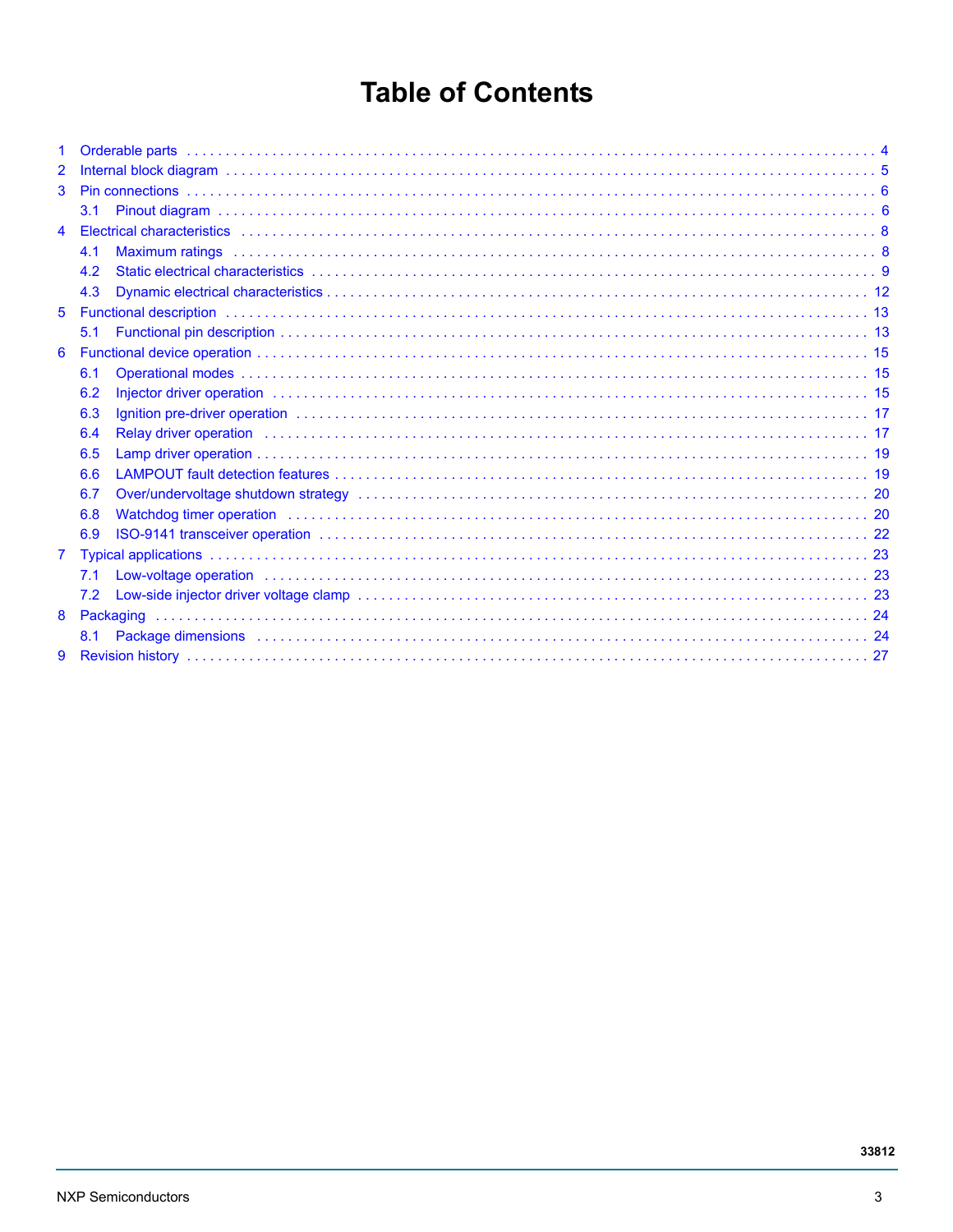# <span id="page-3-0"></span>**1 Orderable parts**

#### **Table 1. Orderable part variations**

| Part number | Temperature (Т <sub>А</sub> ) | ackage?                      | Note. |
|-------------|-------------------------------|------------------------------|-------|
| n л с       | $\cdot$ to 125 °C             | 98ASA10556D, 32-pin SOICW-EP |       |

Notes

<span id="page-3-1"></span>1. For Tape and Reel, add an R2 suffix to the part number.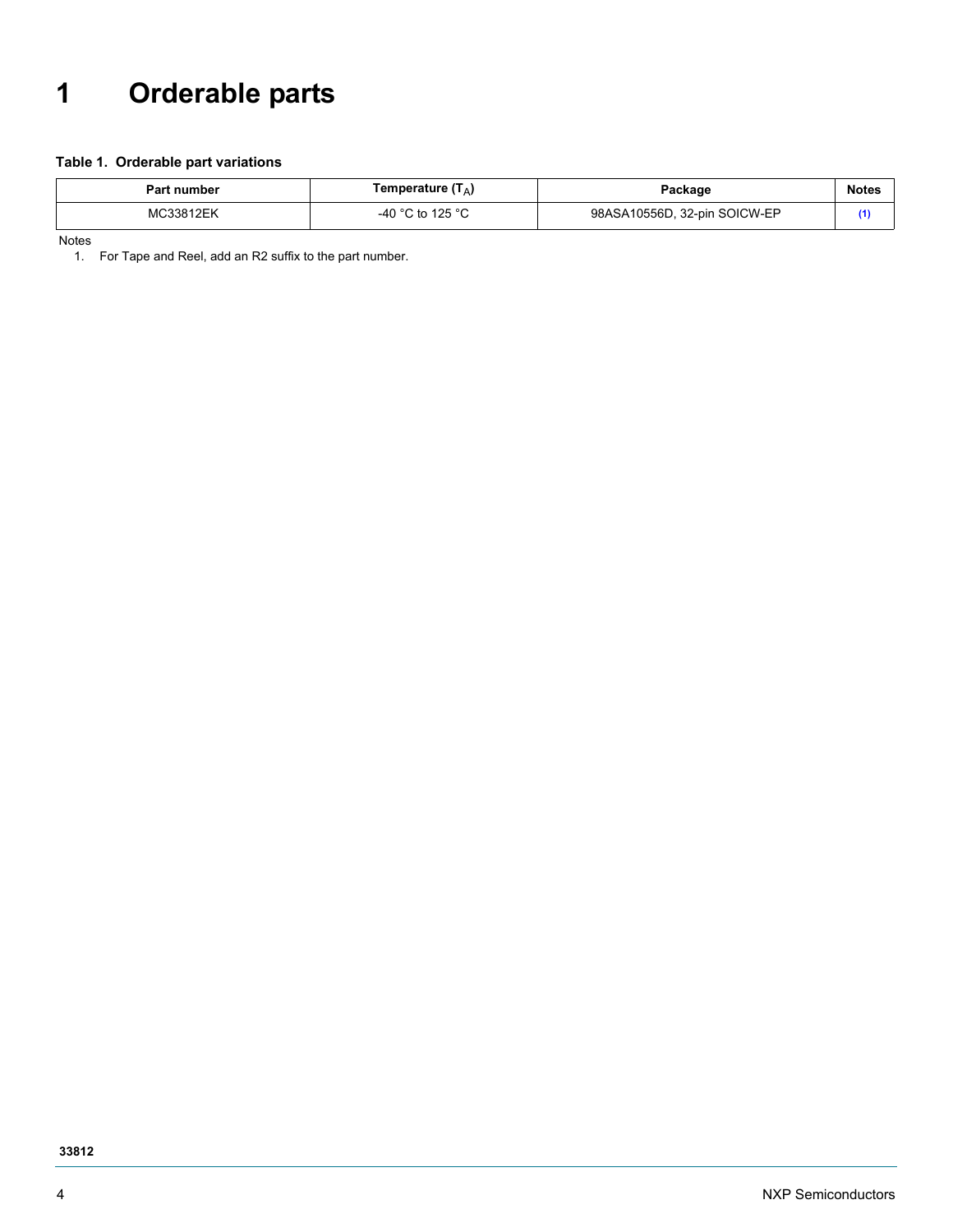# <span id="page-4-0"></span>**2 Internal block diagram**



\*Note: Pull-up and pull-down current sources are ~50 µA unless otherwise noted

 **Figure 3. Simplified internal block diagram**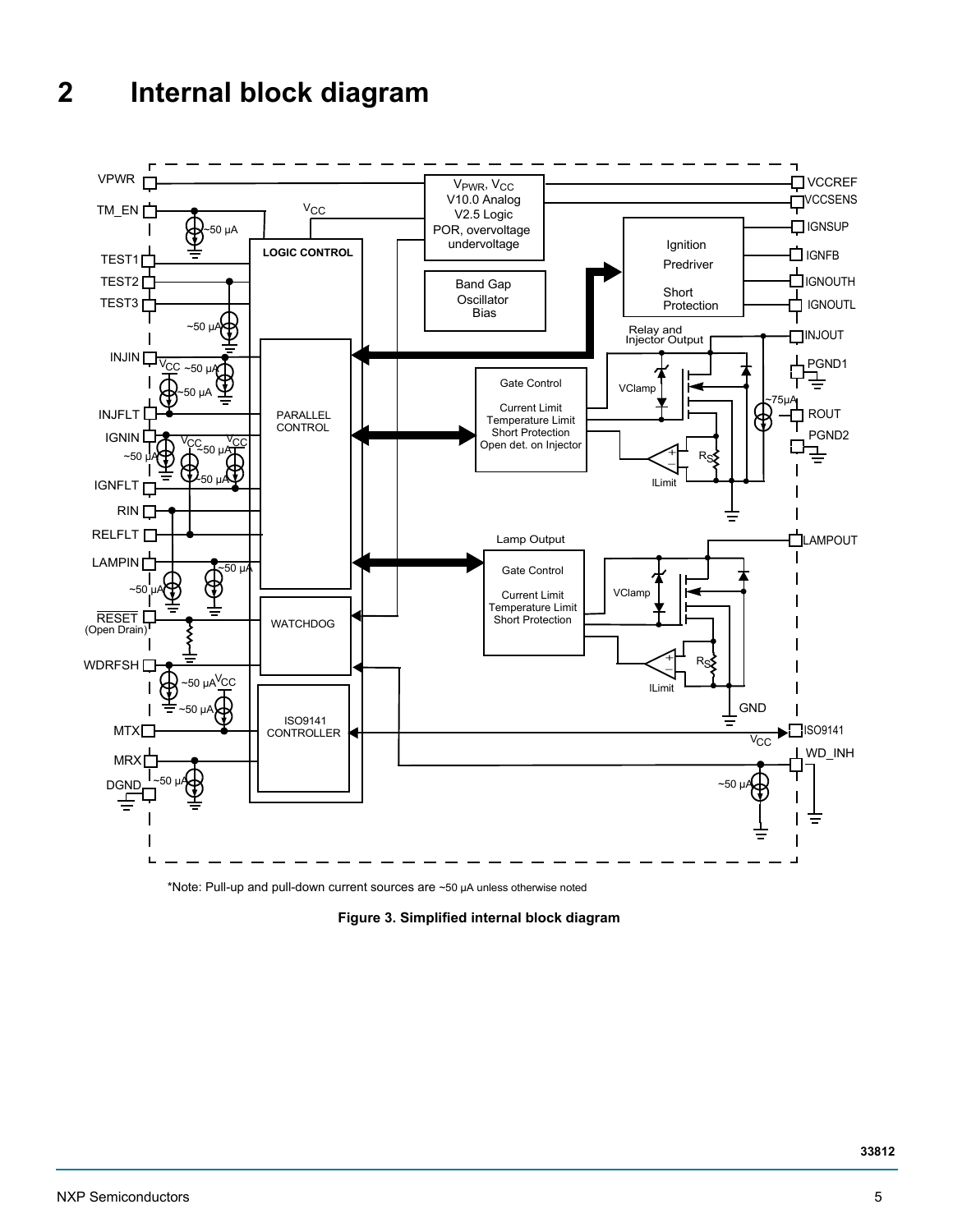# <span id="page-5-0"></span>**3 Pin connections**

## <span id="page-5-1"></span>**3.1 Pinout diagram**

Transparent Top View



 **Figure 4. Pin connections**

#### **Table 2. Pin definitions**

| <b>Pin</b>     | Pin name       | <b>Pin function</b> | <b>Formal name</b>                                 | <b>Description</b>                                                                                                                                                                                                         |
|----------------|----------------|---------------------|----------------------------------------------------|----------------------------------------------------------------------------------------------------------------------------------------------------------------------------------------------------------------------------|
| $\mathbf 1$    | <b>IGNOUTL</b> | Output              | Ignition Output Low                                | Low-side output to drive Gate/Base of IGBT/Bipolar Darlington                                                                                                                                                              |
| 2              | <b>IGNOUTH</b> | Output              | Ignition Output High                               | High-side output to drive Gate/Base of IGBT/Bipolar Darlington                                                                                                                                                             |
| 3              | <b>IGNSUP</b>  | Input               | Ignition Output Supply                             | Tie to +5.0 V for Darlington, tie to the $V_{\text{PWR}}$ supply for IGBT output device                                                                                                                                    |
| 4              | <b>IGNFB</b>   | Input               | Feedback from Source                               | Voltage feedback from source of Ignition driver transistor through 10:1 voltage divider                                                                                                                                    |
| 5              | <b>ISO9141</b> | Input/Output        | ISO9141 K-Line Bidirectional<br>Serial Data Signal | The ISO9141 pin is V <sub>PWR</sub> level IN/OUT signal connected to external ECU Tester<br>using ISO9141 protocol. The output is open drain and the Input is a ratiometric $V_{\text{PWR}}$<br>level threshold comparator |
| 6              | <b>VCCSENS</b> | Input               | Voltage Sense from VCC                             | Feedback to internal $V_{CC}$ regulator from external pass transistor                                                                                                                                                      |
| $\overline{7}$ | <b>VCCREF</b>  | Output              | VCC Reference Base drive                           | Base drive voltage for external PNP pass transistor                                                                                                                                                                        |
| 8              | <b>VPWR</b>    | Supply Input        | Main Voltage Supply Input                          | VPWR is the main voltage supply Input for the device. Connected to +12 volt battery<br>(It should have reverse battery protection and transient suppression)                                                               |
| 9              | <b>RESET</b>   | Output              | Reset Output to MCU                                | Logic Level Reset signal used to reset the MCU when the watchdog circuit times out,<br>during undervoltage conditions on VCC and for initial power up and power down                                                       |
| 10             | <b>INJFLT</b>  | Output              | <b>Injector Fault</b>                              | Logic Level output to MCU indicating any fault in the injector circuit                                                                                                                                                     |
| 11             | <b>RELFLT</b>  | Output              | <b>Relay Fault</b>                                 | Logic Level output to MCU indicating any fault in the relay circuit                                                                                                                                                        |
| 12             | <b>IGNFLT</b>  | Output              | Ignition Fault                                     | Logic Level output to MCU indicating any fault in the ignition circuit                                                                                                                                                     |
| 13             | <b>INJIN</b>   | Input               | Injector Parallel Input                            | Logic Level input from the MCU to control the injector driver output                                                                                                                                                       |
| 14             | <b>RIN</b>     | Input               | Relay Parallel Input                               | Logic Level Parallel input to activate RELAY output, ROUT                                                                                                                                                                  |
| 15             | <b>LAMPIN</b>  | Input               | <b>LAMP Parallel Input</b>                         | Logic Level Parallel input to activate the malfunction indicator lamp output, LAMP                                                                                                                                         |
| 16             | <b>IGNIN</b>   | Input               | Ignition Parallel Input                            | Logic Level Input from MCU controlling the ignition coil current flow and spark.                                                                                                                                           |
| 17             | <b>MTX</b>     | Input               | ISO9141 MCU Data Input                             | Input logic level ISO9141 data from the MCU to the ISO9141 IN/OUT pin                                                                                                                                                      |
| 18             | <b>MRX</b>     | Output              | Low-side Driver Output                             | Output logic level ISO9141 data to the MCU from the ISO9141 IN/OUT pin                                                                                                                                                     |
| 19             | <b>WDRFSH</b>  | Input               | Watchdog Refresh                                   | Logic level input from MCU to refresh the watchdog circuit to prevent RESET                                                                                                                                                |
| 20             | TM EN          | Input               | <b>Test Mode Enable</b>                            | Used by NXP test engineering, tie to Gnd in operation                                                                                                                                                                      |

#### **33812**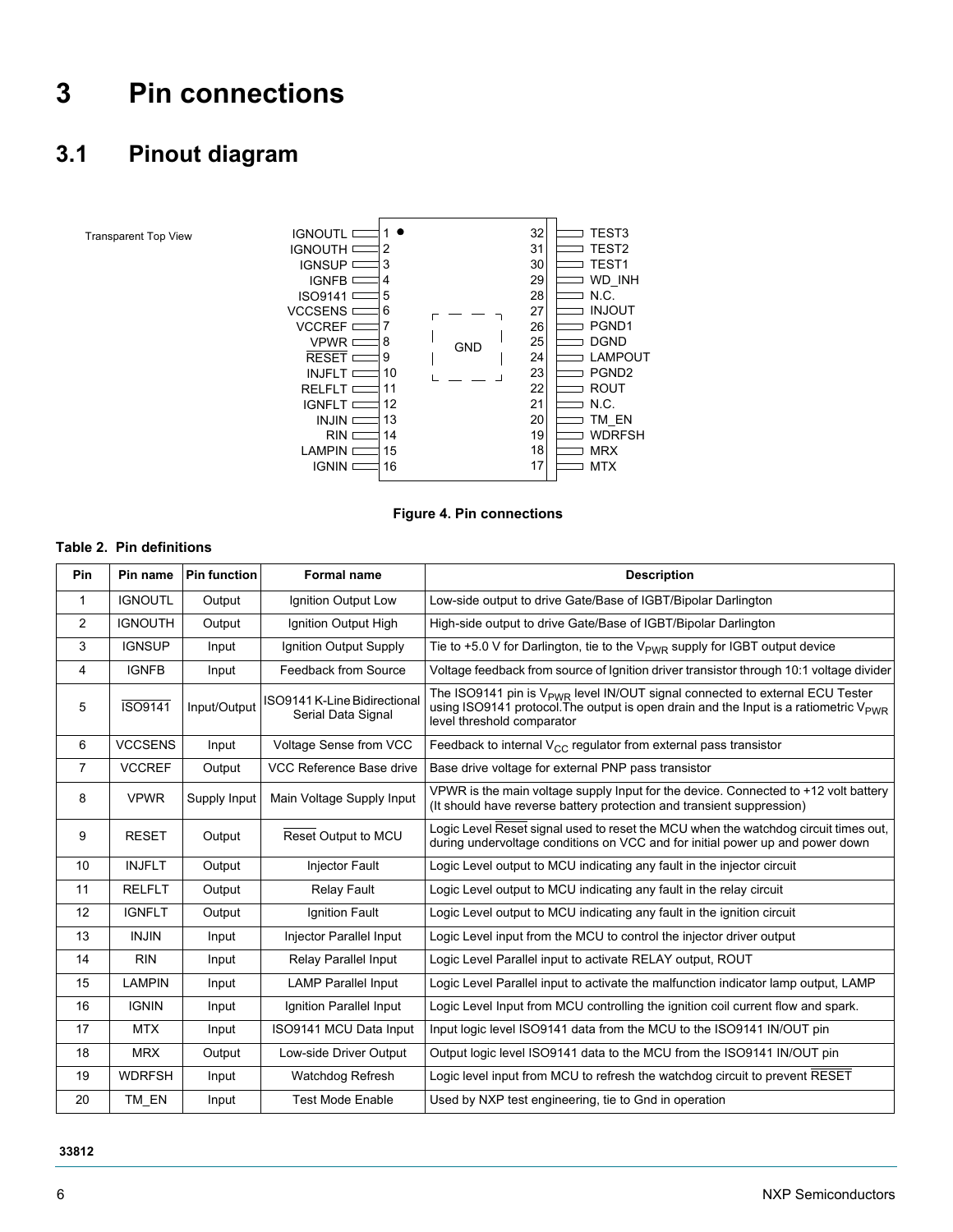#### **Table 2. Pin definitions**

| <b>Pin</b> | Pin name          | <b>Pin function</b> | <b>Formal name</b>         | <b>Description</b>                                                                                 |
|------------|-------------------|---------------------|----------------------------|----------------------------------------------------------------------------------------------------|
| 21         | N.C.              | Unused              |                            | Unused pin, leave open                                                                             |
| 22         | <b>ROUT</b>       | Output              | <b>Relay Driver Output</b> | Low-side relay driver output driven by parallel input RIN                                          |
| 23         | PGND <sub>2</sub> | Ground              | Power Ground 2             | Ground for RELAY driver output                                                                     |
| 24         | <b>LAMPOUT</b>    | Output              | Warning Lamp Output        | Low-side driver output for MIL (warning lamp) driven by parallel input LAMPIN                      |
| 25         | <b>DGND</b>       | Ground              | Supply Ground              | Tied to ground plane, used for ground for all low power signals                                    |
| 26         | PGND1             | Ground              | Power Ground 1             | Ground for INJOUT injector driver output                                                           |
| 27         | <b>INJOUT</b>     | Output              | Injector Driver Output     | Low-side driver output for Injector driven by parallel input INJIN                                 |
| 28         | N.C.              | Unused              |                            | Unused pin, leave open                                                                             |
| 29         | WD INH            | Input               | Watch Dog Inhibit          | Normally tied to GND, if tied high through a pull-up, it inhibits RESET from a watchdog<br>timeout |
| 30         | TEST <sub>1</sub> | Input               | Test 1                     | MUST be tied to GND                                                                                |
| 31         | TEST <sub>2</sub> | Input               | Test 2                     | MUST be tied to GND                                                                                |
| 32         | TEST3             | Input               | Test 3                     | <b>MUST leave OPEN</b>                                                                             |
| <b>EP</b>  | <b>GND</b>        | Ground              | Substrate Ground           | Should be tied to DGND                                                                             |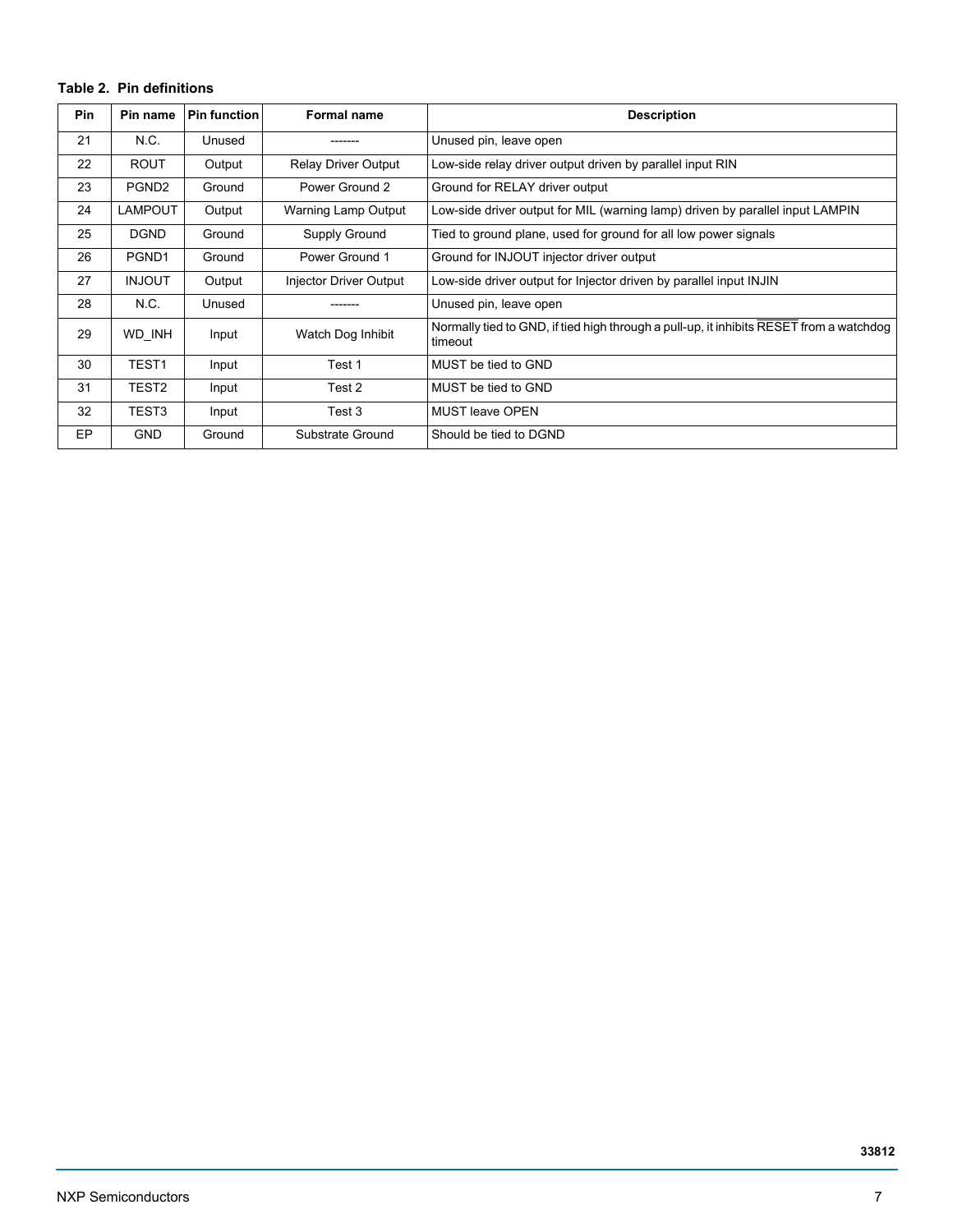# <span id="page-7-0"></span>**4 Electrical characteristics**

## <span id="page-7-1"></span>**4.1 Maximum ratings**

#### **Table 3. Maximum ratings**

All voltages are with respect to ground, unless otherwise noted. Exceeding these ratings may cause a malfunction or permanent damage to the device.

| Symbol                                                                           | Rating                                                                                                                                                                         | Value                                                              | Unit            | <b>Notes</b> |
|----------------------------------------------------------------------------------|--------------------------------------------------------------------------------------------------------------------------------------------------------------------------------|--------------------------------------------------------------------|-----------------|--------------|
| V <sub>PWR</sub>                                                                 | <b>VPWR Supply Voltage</b>                                                                                                                                                     | $-0.3$ to 45                                                       | $V_{\text{DC}}$ | (2)          |
| $V_{IL}$                                                                         | Logic Input Voltage (MTX, INJIN, IGNIN, WDRFSH, LAMPIN, RIN)                                                                                                                   | $-0.3$ to $V_{CC}$                                                 | $V_{\text{DC}}$ |              |
| VINJOUT<br>VRELOUT                                                               | Injector and RELAY Low-side Driver Drain Voltage (V <sub>INJOUT</sub> )                                                                                                        | $-0.3$ to $V_{\text{CLAMP}}$ inj<br>-0.3 to V <sub>CLAMP</sub> REL | $V_{DC}$        |              |
| LAMP <sub>OUT</sub>                                                              | Lamp Low-side Driver Drain Voltage (LAMPOUT)                                                                                                                                   | -0.3 to V <sub>CLAMP</sub> _LAMP                                   | $V_{\text{DC}}$ |              |
| ECLAMP_INJ_SP<br>ECLAMP_REL_SP                                                   | Output Clamp Energy (INJOUT and ROUT) (Single Pulse)<br>$T_{\text{JUNCTION}}$ = 150 °C, $I_{\text{OUT}}$ = 1.5 A                                                               | 100                                                                | mJ              |              |
| E <sub>CLAMP</sub> _INJ_CP<br>E <sub>CLAMP_REL_CP</sub>                          | Output Clamp Energy (INJOUT and ROUT) (Continuous operation)<br>T <sub>JUNCTION</sub> = 125 °C, I <sub>OUT</sub> = 1.0 A, (Max. frequency is 70 Hz, Maximum Duty<br>Cycle 90%) | 100                                                                | mJ              |              |
| <b>OCC MAX</b>                                                                   | Output Continuous Current (INJOUT and ROUT) T <sub>JUNCTION</sub> = 150 °C                                                                                                     | 2.0                                                                | A               |              |
| E <sub>CLAMP_LAMP_SP</sub>                                                       | Output Clamp Energy (LAMPOUT) (Single Pulse) - T <sub>JUNCTION</sub> = 150 °C,<br>$I_{OUT} = 0.5 A$                                                                            | 35                                                                 | mJ              |              |
| V <sub>ESD1</sub><br>V <sub>ESD2</sub><br>V <sub>ESD3</sub><br>V <sub>ESD4</sub> | <b>ESD Voltage</b><br>• Human Body Model<br>• Machine Model<br>Charge Device Model (Corner pins)<br>٠<br><b>Charge Device Model</b>                                            | ±2000<br>±200<br>±750<br>±500                                      | $\vee$          | (3)          |

**THERMAL RATINGS**

| $T_A$<br>T,<br>$T_{\rm C}$                         | <b>Operating Temperature</b><br>Ambient<br>Junction<br>Case                               | -40 to 125<br>$-40$ to 150<br>$-40$ to 125 | °C   |          |
|----------------------------------------------------|-------------------------------------------------------------------------------------------|--------------------------------------------|------|----------|
| $\mathsf{T}_{\text{STG}}$                          | Storage Temperature                                                                       | $-55$ to 150                               | °C   |          |
| $P_D$                                              | Power Dissipation (T <sub>A</sub> = 25°C)                                                 | 1.7                                        | W    | (6)      |
| <sup>T</sup> SOLDER                                | Peak Package Reflow Temperature During Solder Mounting                                    | Note 5                                     | °C   | (4), (5) |
| $R_{\theta$ JA<br>$R_{\theta$ JL<br>$R_{\theta$ JC | <b>Thermal Resistance</b><br>Junction-to-Ambient<br>Junction- to-Lead<br>Junction-to-Flag | 75<br>8.0<br>1.2                           | °C/W |          |

<span id="page-7-2"></span>Notes

2. Exceeding these limits may cause malfunction or permanent damage to the device.

<span id="page-7-3"></span>3. ESD testing is performed in accordance with the Human Body Model (HBM) (C<sub>ZAP</sub> = 100 pF, R<sub>ZAP</sub> = 1500  $\Omega$ ), the Machine Model (MM)  $(C_{ZAP} = 200 \text{ pF}, R_{ZAP} = 0 \Omega)$ , and the Charge Device Model (CDM), Robotic (C<sub>ZAP</sub> = 4.0 pF).

<span id="page-7-5"></span>4. Pin soldering temperature limit is for 10 seconds maximum duration. Not designed for immersion soldering. Exceeding these limits may cause malfunction or permanent damage to the device.

<span id="page-7-6"></span>5. [NXP's Package Reflow capability meets Pb-free requirements for JEDEC standard J-STD-020C. For Peak Package Reflow Temperature and](http://www.freescale.com)  [Moisture Sensitivity Levels \(MSL\), Go to](http://www.freescale.com) [www.nxp.com, search by part number \[e.g. remove prefixes/suffixes and enter the core ID to view all](www.nxp.com)  [orderable parts \(i.e. MC33xxxD enter 33xxx\), and review parametrics.](www.nxp.com)

<span id="page-7-4"></span>6. This parameter is guaranteed by design, but is not production tested.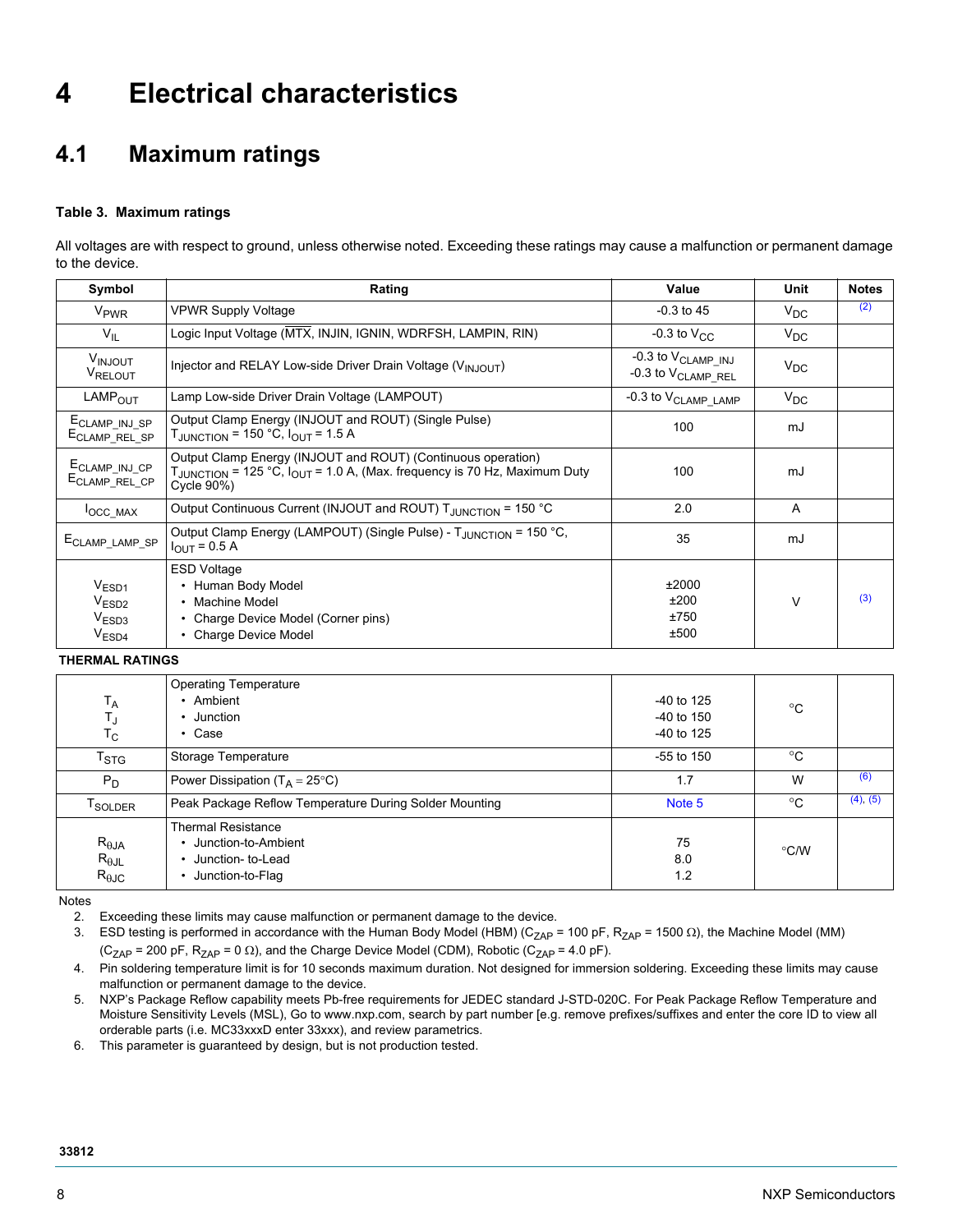## <span id="page-8-0"></span>**4.2 Static electrical characteristics**

#### **Table 4. Static electrical characteristics**

Characteristics noted under conditions of 7.0 V  $\leq$  V<sub>PWR</sub>  $\leq$  18 V, -40 °C  $\leq$  T<sub>C</sub>  $\leq$  125 °C, unless otherwise noted. Where applicable, typical values reflect the parameter's approximate average value with V<sub>PWR</sub> = 14 V, T<sub>A</sub> = 25 °C.

| Symbol<br><b>Characteristic</b>                                                              |                                                                                                                                                                                                                                                             | Min.                     | Typ.                     | Max.                     | <b>Unit</b> | <b>Notes</b> |
|----------------------------------------------------------------------------------------------|-------------------------------------------------------------------------------------------------------------------------------------------------------------------------------------------------------------------------------------------------------------|--------------------------|--------------------------|--------------------------|-------------|--------------|
| <b>POWER INPUT (VPWR)</b>                                                                    |                                                                                                                                                                                                                                                             |                          |                          |                          |             |              |
| $V_{PWR(FO)}$<br>$V_{PWR(FP)}$                                                               | Supply Voltage (measured at VPWR pin)<br>• Fully Operational<br>• Full Parameter Specification                                                                                                                                                              | 4.7<br>7.0               |                          | 36<br>18                 | $\vee$      | (7)          |
| Supply Current - All Outputs Disabled (Normal Mode)<br>l <sub>VPWR(ON)</sub>                 |                                                                                                                                                                                                                                                             |                          | 10.0                     | 14.0                     | mA          |              |
| V <sub>PWR(OV)</sub>                                                                         | V <sub>PWR</sub> Overvoltage Shutdown Threshold Voltage                                                                                                                                                                                                     | 36.5                     | 39                       | 42                       | $\vee$      | (8)          |
| V <sub>PWR(OV-HYS)</sub>                                                                     | V <sub>PWR</sub> Overvoltage Shutdown Hysteresis Voltage                                                                                                                                                                                                    | 0.5                      | 1.5                      | 3.0                      | $\vee$      |              |
| V <sub>PWR(UV)</sub>                                                                         | V <sub>PWR</sub> Undervoltage Shutdown Threshold Voltage                                                                                                                                                                                                    | 3.0                      | 3.7                      | 4.4                      | $\vee$      | (8)          |
| V <sub>PWR(UV-HYS)</sub>                                                                     | V <sub>PWR</sub> Undervoltage Shutdown Hysteresis Voltage                                                                                                                                                                                                   |                          | 200                      | 300                      | mV          |              |
|                                                                                              | <b>VOLTAGE REGULATOR OUTPUTS (VCCREF, VCCSENS)</b>                                                                                                                                                                                                          |                          |                          |                          |             |              |
| V <sub>SENS</sub>                                                                            | VCCSENS (VCC) Output Voltage (measured with external output PNP<br>(FZT753 typical) transistor and 500 Ω Load on VCCSENS)                                                                                                                                   | 4.9                      | 5.0                      | 5.1                      | $\vee$      |              |
| <b>VCCREF Output Current</b><br><b>I</b> VCCREF                                              |                                                                                                                                                                                                                                                             |                          | $-5.0$                   | $\overline{\phantom{0}}$ | mA          | (9)          |
| <b>I</b> vcccL                                                                               | <b>VCCREF Current Limit</b>                                                                                                                                                                                                                                 |                          | 15                       | 20                       | mA          |              |
| $V_{OCE}$                                                                                    | Output Capacitance External (ceramic, low ESR recommended)                                                                                                                                                                                                  |                          | $\equiv$                 |                          | $\mu$ F     |              |
| <b>VCCSENS</b>                                                                               | <b>VCCSENS Input Current</b>                                                                                                                                                                                                                                |                          | 50                       | 1000                     | μA          |              |
| REG <sub>LINE_VCC</sub>                                                                      | Line Regulation (external output PNP transistor and 500 $\Omega$ Load on<br><b>VCCSENS)</b>                                                                                                                                                                 |                          | 2                        | 25                       | mV          |              |
| REG <sub>LOAD_VCC</sub>                                                                      | Load Regulation (external output PNP transistor and 500 $\Omega$ Load on<br><b>VCCSENS)</b>                                                                                                                                                                 | $\qquad \qquad -$        | $\overline{2}$           | 25                       | mV          |              |
| V <sub>DROPOUT</sub>                                                                         | Dropout Voltage (Minimal Input/Output Voltage at full load)                                                                                                                                                                                                 |                          | 46                       | 200                      | mV          |              |
| RESET <sub>UV_VCC</sub>                                                                      | V <sub>CC</sub> Undervoltage RESET Threshold Voltage                                                                                                                                                                                                        | 4.5                      | 4.7                      | 4.9                      | $\vee$      |              |
|                                                                                              | LOW-SIDE DRIVER (INJOUT AND ROUT)                                                                                                                                                                                                                           |                          |                          |                          |             |              |
| VOUT(FLT-TH)                                                                                 | Output Fault Detection Voltage Threshold<br>Outputs programmed OFF (Open Load, Injector/Relay)<br>Outputs programmed ON (Short to Battery)                                                                                                                  | 2.0                      | 2.5                      | 3.0                      | $\vee$      | (10)         |
| $I_{(OFF)OCO}$                                                                               | Output OFF Open Load Detection Current (Injector/Relay)<br>• V <sub>DRAIN</sub> = 18 V, Outputs Programmed OFF                                                                                                                                              | 40                       | 75                       | 150                      | μA          |              |
| R <sub>DS</sub> (ON)-INJ/REL<br>R <sub>DS</sub> (ON)-INJ/REL<br>R <sub>DS</sub> (ON)-INJ/REL | Drain-to-Source ON Resistance<br>• $I_{OUT}$ = 1.0 A, T <sub>J</sub> = 125°C, V <sub>PWR</sub> = 14 V<br>• $I_{\text{OUT}}$ = 1.0 A, T <sub>J</sub> = 25°C, V <sub>PWR</sub> = 14 V<br>• $I_{OUT}$ = 1.0 A, T <sub>J</sub> = -40°C, V <sub>PWR</sub> = 14 V | $\overline{\phantom{0}}$ | 0.25<br>0.2              | 0.4                      | Ω           |              |
| <sup>I</sup> OUT(LIM)-INJ/REL                                                                | <b>Output Self Limiting Current</b>                                                                                                                                                                                                                         | 3.0                      | $\overline{\phantom{0}}$ | 6.0                      | Α           |              |
| V <sub>CLAMP_INJ/REL</sub>                                                                   | Output Clamp Voltage - I <sub>D</sub> = 20 mA                                                                                                                                                                                                               | 48                       | 53                       | 58                       | V           |              |

<span id="page-8-4"></span>Notes

7. Overvoltage thresholds minimum and maximum include hysteresis

<span id="page-8-1"></span>8. Undervoltage thresholds minimum and maximum include hysteresis, for disabling outputs only,  $\overline{\text{REST}}$  based on V<sub>CC</sub> undervoltage 9. This parameter is guaranteed by design, however is not production tested.

<span id="page-8-2"></span>This parameter is guaranteed by design, however is not production tested.

<span id="page-8-3"></span>10. Output fault detect thresholds are the same for output open and shorts.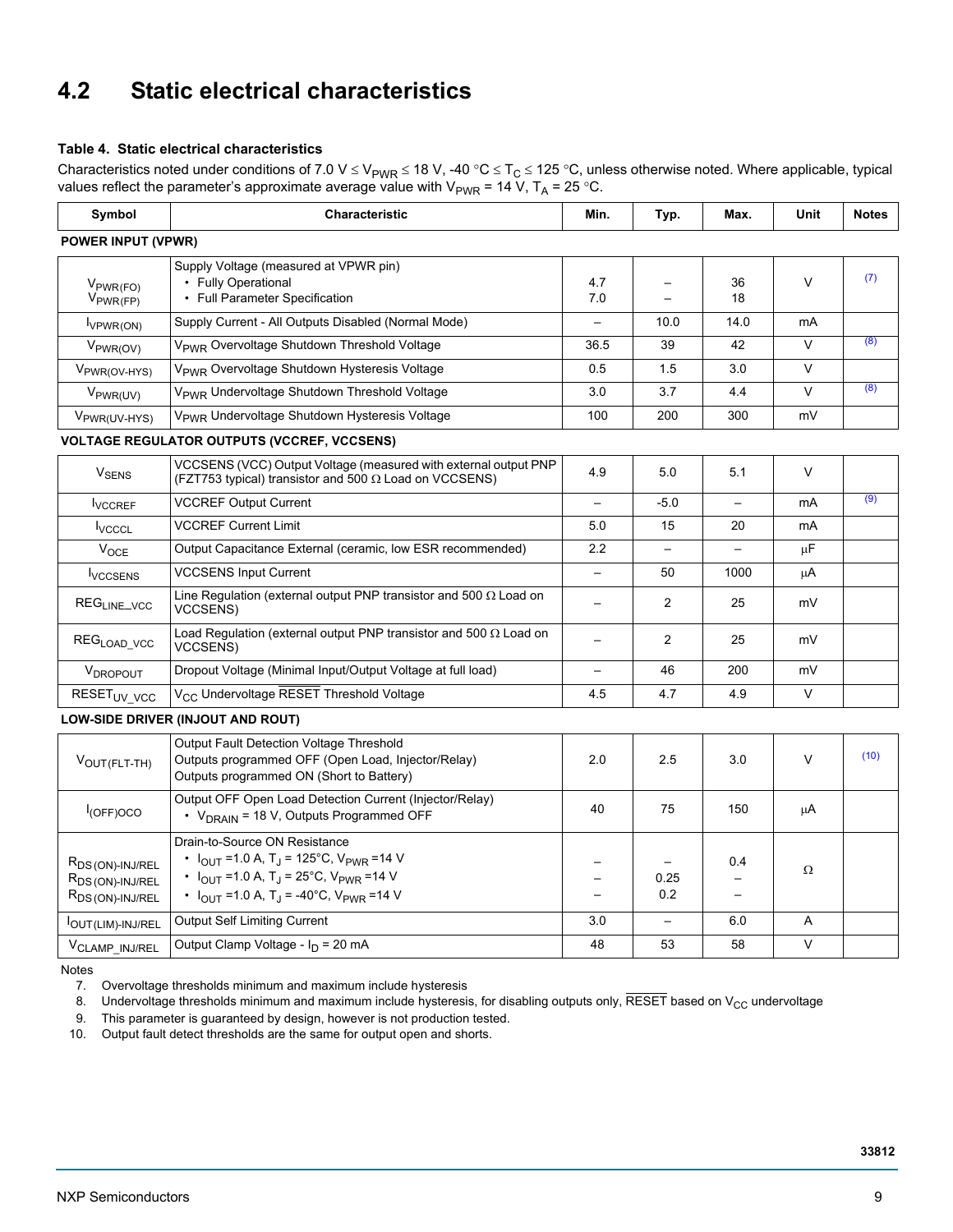#### **Table 4. Static electrical characteristics (continued)**

Characteristics noted under conditions of 7.0 V  $\leq$  V<sub>PWR</sub>  $\leq$  18 V, -40 °C  $\leq$  T<sub>C</sub>  $\leq$  125 °C, unless otherwise noted. Where applicable, typical values reflect the parameter's approximate average value with  $\rm V_{PWR}$  = 14 V, T<sub>A</sub> = 25 °C.

| Symbol                           | Characteristic                                                                                                                                                                   | Min.                     | Typ.                          | Max.                                         | Unit         | <b>Notes</b> |
|----------------------------------|----------------------------------------------------------------------------------------------------------------------------------------------------------------------------------|--------------------------|-------------------------------|----------------------------------------------|--------------|--------------|
|                                  | LOW-SIDE DRIVER (INJOUT AND ROUT) (CONTINUED)                                                                                                                                    |                          |                               |                                              |              |              |
| <b>IOUT(LKG)-INJ</b>             | Output Leakage Current (INJOUT)<br>• $V_{DRAIN}$ = 24 V, (Note: open load detection current can't be<br>disabled)                                                                |                          |                               | 1.0                                          | mA           |              |
| OUT(LKG)-REL                     | Output Leakage Current (ROUT)<br>• $V_{DRAIN}$ = 24 V, (Note: open load detection current can't be<br>disabled)                                                                  |                          |                               | 1.0                                          | mA           |              |
| T <sub>LIM-INJ/REL</sub>         | Overtemperature Shutdown                                                                                                                                                         | 155                      |                               | 190                                          | $^{\circ}$ C | (11)         |
| T <sub>LIM(HYS)-INJ/REL</sub>    | Overtemperature Shutdown Hysteresis                                                                                                                                              | 5.0                      | 10                            | 15                                           | $^{\circ}$ C | (11)         |
| <b>LOW-SIDE DRIVER (LAMPOUT)</b> |                                                                                                                                                                                  |                          |                               |                                              |              |              |
| $R_{DS(on) LAMP}$                | Drain-to-Source ON Resistance<br>• $I_{\text{OUT}}$ = 300 mA, T <sub>J</sub> = 150 °C, V <sub>PWR</sub> = 14 V                                                                   |                          |                               | 1.0                                          | Ω            |              |
| <b>IOUT (LIM)-LAMP</b>           | <b>Output Self Limiting Current</b>                                                                                                                                              | 1.0                      | $\qquad \qquad -$             | 2.5                                          | Α            |              |
| V <sub>CLAMP-LAMP</sub>          | Output Clamp Voltage - I <sub>D</sub> = 20 mA                                                                                                                                    | 48                       | 53                            | 58                                           | $\vee$       |              |
| OUT(LKG)-LAMP                    | Output Leakage Current<br>• $V_{DRAIN}$ = 24 V, (Note: no open load detection current)                                                                                           |                          |                               | 20                                           | μA           | (11)         |
| VOUT (FLT-TH)-<br>LAMP           | Output Fault Detection Voltage Threshold<br>Outputs programmed ON (short to battery)                                                                                             | 2.0                      | 2.5                           | 3.0                                          | $\vee$       | (11)         |
| T <sub>LIM-LAMP</sub>            | Overtemperature Shutdown                                                                                                                                                         | 155                      | $\qquad \qquad -$             | 190                                          | °C           | (11)         |
| TLIM(HYS)-LAMP                   | Overtemperature Shutdown Hysteresis                                                                                                                                              | 5.0                      | 10                            | 15                                           | $^{\circ}$ C | (11)         |
|                                  | IGNITION (IGBT/DARLINGTON) DRIVER PARAMETERS (IGNOUTL, IGNOUTH, IGNFB, IGNSUP)                                                                                                   |                          |                               |                                              |              |              |
| $R_{DS\_L(on)}$                  | Drain-to-Source ON Resistance<br>(IGNOUTL Output, Gate/Base Drive Turn Off Resistance)                                                                                           | 150                      | 300                           | 400                                          | Ω            |              |
| $R_{DS_H(on)}$                   | Drain-to-Source ON Resistance<br>(IGNSUP to IGNOUTH Output, Gate/Base Drive Turn On Resistance)                                                                                  |                          | 70                            | 90                                           | Ω            |              |
| <sup>I</sup> GATEDRIVE_H         | Ignition Output High Source Current (IGNOUTH)                                                                                                                                    | 40                       | 50                            | $\overline{\phantom{0}}$                     | mA           |              |
| PD IGNOUTH                       | Ignition Output High (IGNOUTH) Device Power Dissipation                                                                                                                          | $\overline{\phantom{0}}$ | $\qquad \qquad -$             | 300                                          | mW           | (12)         |
| VIGNFB_OUT<br>(FLT-TH)           | Output Fault Detection Voltage Threshold<br>(At IGNFB pin, not at input of 10:1 Voltage Divider)<br>Output programmed OFF (Open Load)<br>Output programmed ON (Short to Battery) | 100                      | 250                           | 400                                          | mV           | (13)         |
| FBX(FLT-SNS)                     | Feedback Sense Current (FBx Input Current), FBx = 2.0 V, Output<br>Programmed OFF                                                                                                |                          |                               | 1.0                                          | μA           |              |
| VIGNSUP_IGBT<br>VIGNSUP_DARL     | IGNSUP Voltage for:<br>$\cdot$ IGBT<br>• Darlington                                                                                                                              |                          | <b>V<sub>PWR</sub></b><br>5.0 | V <sub>PWR_MAX</sub><br>$V_{\text{CC\_MAX}}$ | $\vee$       | (13)         |
| T <sub>LIM-IGNOUTH,L</sub>       | Overtemperature Shutdown on IGNOUTH and IGNOUTL                                                                                                                                  | 155                      | $\qquad \qquad -$             | 190                                          | $^{\circ}$ C | (13)         |
| $T_{LIM(HYS)-}$<br>IGNOUTH,L     | Overtemperature Shutdown Hysteresis on IGNOUTH and IGNOUTL                                                                                                                       | 5.0                      | 10                            | 15                                           | $^{\circ}$ C | (13)         |

Notes

<span id="page-9-0"></span>11. This parameter is guaranteed by design, however is not production tested.

<span id="page-9-2"></span>12. These parameters are guaranteed by design.

<span id="page-9-1"></span>13. This parameter is guaranteed by design, however it is not production tested.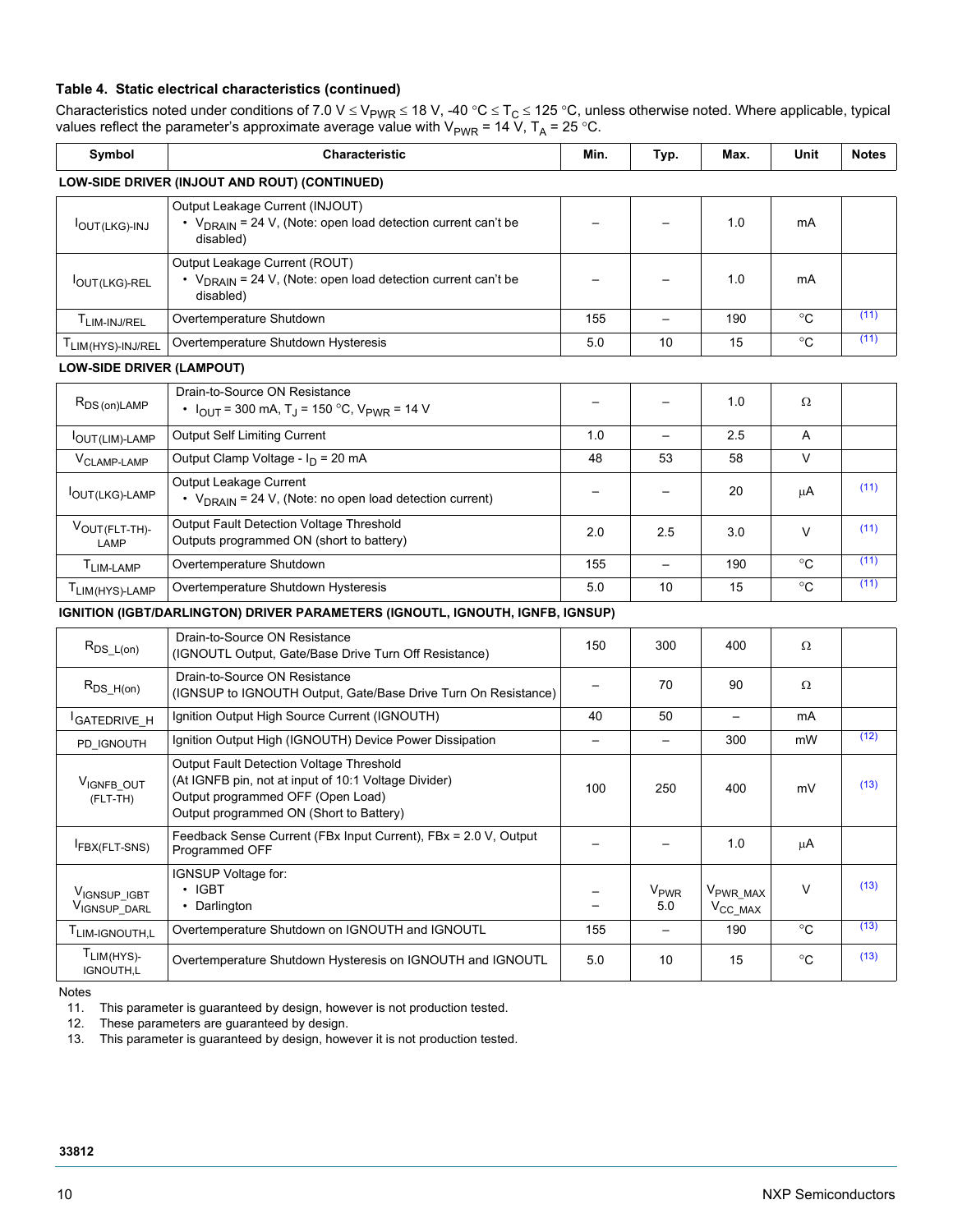#### **Table 4. Static electrical characteristics (continued)**

Characteristics noted under conditions of 7.0 V  $\leq$  V<sub>PWR</sub>  $\leq$  18 V, -40 °C  $\leq$  T<sub>C</sub>  $\leq$  125 °C, unless otherwise noted. Where applicable, typical values reflect the parameter's approximate average value with V<sub>PWR</sub> = 14 V, T<sub>A</sub> = 25 °C.

| Symbol<br><b>Characteristic</b> |                                                                    | Min.                         | Typ.                     | Max.                     | Unit      | <b>Notes</b> |
|---------------------------------|--------------------------------------------------------------------|------------------------------|--------------------------|--------------------------|-----------|--------------|
|                                 | <b>ISO9141 TRANSCEIVER PARAMETERS (ISO9141)</b>                    |                              |                          |                          |           |              |
| $V_{IL\_ISO}$                   | Input Low Voltage at ISO I/O pin                                   |                              | $\overline{\phantom{0}}$ | 0.3xVPWR                 | $\vee$    |              |
| $V_{\text{IH}}$ iso             | Input High Voltage at ISO I/O pin                                  | 0.7*VPWR                     |                          |                          | $\vee$    |              |
| V <sub>HYST ISO</sub>           | Input Hysteresis at ISO I/O pin                                    | 0.15xVPW<br>R                |                          | $\overline{\phantom{0}}$ |           |              |
| $V_{OL\_ISO}$                   | Output Low Voltage at ISO I/O pin                                  | —                            | $\overline{\phantom{0}}$ | 0.2xVPWR                 | $\vee$    |              |
| $V_{OH\_ISO}$                   | Output High Voltage at ISO I/O pin                                 | 0.8xVPWR                     | $\overline{\phantom{0}}$ | $\overline{\phantom{0}}$ | $\vee$    |              |
| LIM_ISO                         | Output Current Limit at ISO I/O pin (MTX = 0)                      | 50                           | 100                      | 150                      | mA        |              |
| $C_{L\_ISO}$                    | Load Capacitance at ISO I/O pin                                    | 0.01                         | 3.0                      | 10                       | nF        | (14)         |
|                                 | DIGITAL OUTPUTS (MRX, IGNFLT, RELFLT, INJFLT)                      |                              |                          |                          |           |              |
| $V_{OH}$                        | Output Logic High Voltage Level (at I <sub>OH</sub> = 1.0 mA load) | $0.8 \times V_{CC}$          | $\qquad \qquad -$        | $V_{\rm CC}$ + 0.2       | $\vee$    |              |
| $V_{OL}$                        | Output Logic Low Voltage Level (at I <sub>OL</sub> = 1.0 mA load)  | <b>GND</b>                   |                          | $0.1 \times V_{CC}$      | $\vee$    |              |
| <b>DIGITAL OUTPUT (RESET)</b>   |                                                                    |                              |                          |                          |           |              |
| $R_{\overline{\text{REST}}}$    | Resistance of Internal pull-down resistor on open drain RESET pin  | 100                          | —                        | 500                      | $k\Omega$ |              |
|                                 | DIGITAL INPUTS (MTX, INJIN, IGNIN, LAMPIN, WDRFSH, RIN, WD_INH)    |                              |                          |                          |           |              |
| $V_{\text{IH}}$                 | Input Logic High Voltage Thresholds                                | $0.7 \times V_{CC}$          | $\qquad \qquad -$        | $V_{\text{CC}} + 0.3$    | $\vee$    |              |
| $V_{IL}$                        | Input Logic Low Voltage Thresholds                                 | $GND - 0.3$                  |                          | $0.2 \times V_{CC}$      | $\vee$    |              |
| <b>V<sub>IHYS</sub></b>         | Input Logic Voltage Hysteresis                                     | 0.5                          | $\qquad \qquad -$        | 1.5                      | $\vee$    |              |
| $C_{\text{IN}}$                 | Input Logic Capacitance                                            | $\qquad \qquad \blacksquare$ |                          | 20                       | pF        | (15)         |

 $I_{LOGIC\_PD}$  | Input Logic Pull-down Current (all except MTX) - 0.8 V to 5.0 V  $\qquad$  30  $\qquad$  50 100  $\qquad$  µA  $I_{LOGIC\_PU}$  | Input Logic Pull-up Current (MTX only) - 0.8 V to 5.0 V  $\qquad$  -30 -50 -50 -100  $\qquad \mu A$ 

Notes

<span id="page-10-0"></span>14. This parameter is guaranteed by design, however it is not production tested.

<span id="page-10-1"></span>15. These parameters are guaranteed by design.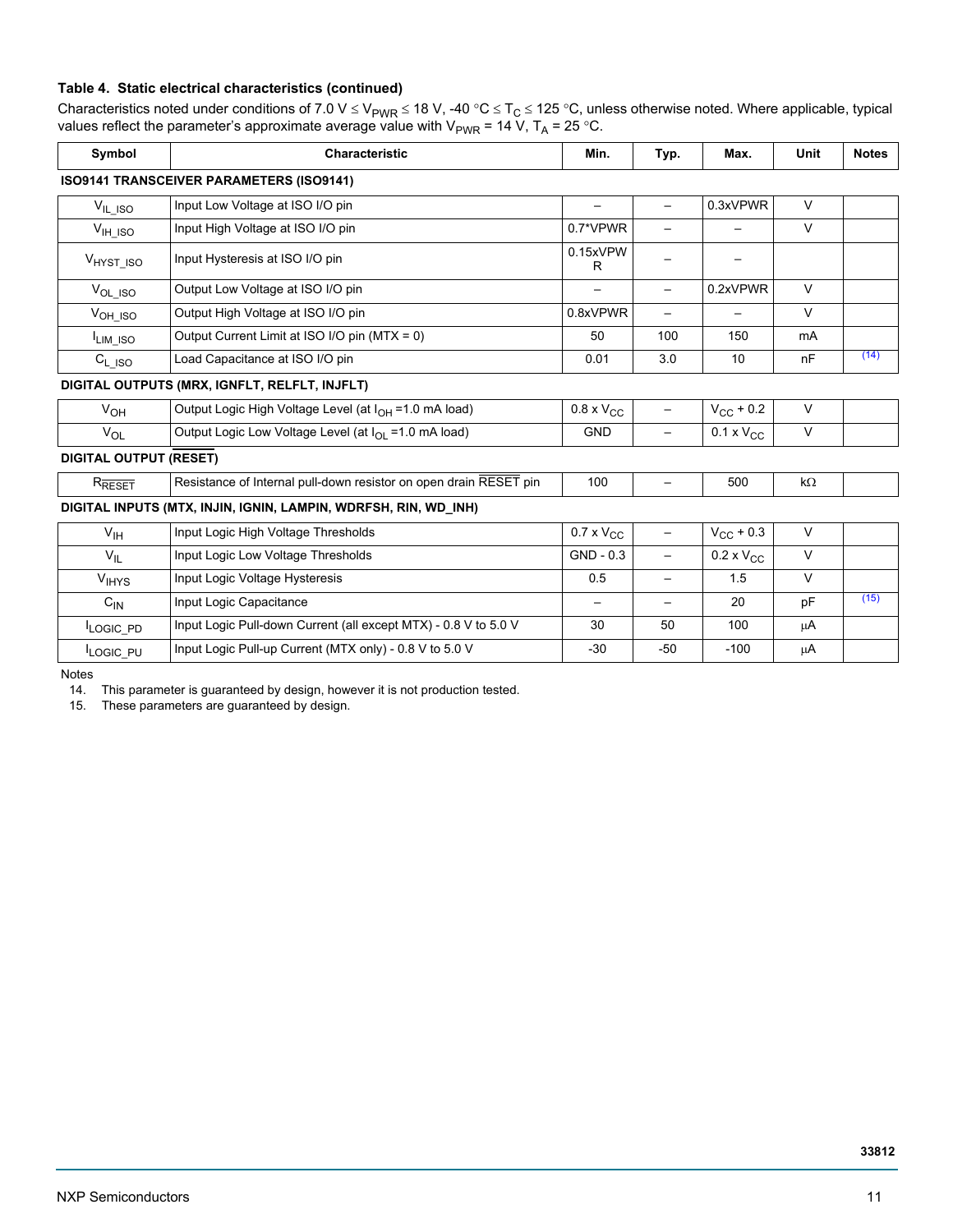# <span id="page-11-0"></span>**4.3 Dynamic electrical characteristics**

#### **Table 5. Dynamic electrical characteristics**

Characteristics noted under conditions of 7.0 V  $\leq$  V<sub>PWR</sub>  $\leq$  18 V, -40 °C  $\leq$  T<sub>C</sub>  $\leq$  125 °C, unless otherwise noted. Where applicable, typical values reflect the parameter's approximate average value with  $\rm V_{PWR}$  = 14 V, T<sub>A</sub> = 25 °C.

| Symbol<br>Characteristic                                                                                             |                                                                                      | Min.                     | Typ.                     | Max.                     | Unit      | <b>Notes</b> |
|----------------------------------------------------------------------------------------------------------------------|--------------------------------------------------------------------------------------|--------------------------|--------------------------|--------------------------|-----------|--------------|
| <b>POWER INPUT</b>                                                                                                   |                                                                                      |                          |                          |                          |           |              |
| Required Low State Duration on VPWR for Undervoltage Detect<br>$t_{UV}$<br>$V_{PWR} \leq V_{PWR}$ UV                 |                                                                                      | 1.0                      |                          |                          | μS        | (16)         |
| <b>WATCHDOG TIMER</b>                                                                                                |                                                                                      |                          |                          |                          |           |              |
| <b>WD<sub>MAX</sub></b>                                                                                              | Maximum Time Value Watchdog can be loaded with                                       | $\qquad \qquad -$        | $\overline{\phantom{0}}$ | 10                       | s         |              |
| <b>WD<sub>LOAD</sub></b>                                                                                             | Maximum WDRFSH Pulse Width to load full Watchdog time value                          | $\qquad \qquad -$        |                          | 1.0                      | ms        |              |
| <b>WDRFSH<sub>MIN</sub></b>                                                                                          | Minimum Pulse Width on WDRFSH to refresh Watchdog timer                              | 1.0                      |                          |                          | μS        |              |
| <b>WDRESET</b>                                                                                                       | Reset Pulse Width when Watchdog times out                                            | 100                      |                          | $\overline{\phantom{0}}$ | $\mu$ S   |              |
| <b>ISO9141 TRANSCEIVER</b>                                                                                           |                                                                                      |                          |                          |                          |           |              |
| ISO <sub>BR</sub>                                                                                                    | Typical ISO9141 Data Rate                                                            | $\overline{\phantom{0}}$ | 10                       | $\overline{\phantom{0}}$ | kbps      | (16)         |
| $t_{TXDF}$                                                                                                           | Turn OFF Delay MTX Input to ISO Output                                               |                          |                          | 2.0                      | $\mu$ S   |              |
| Turn ON/OFF Delay ISO Input to MRX Output<br>$t_{\text{RXDF}}$ , $t_{\text{RXDR}}$                                   |                                                                                      | $\overline{\phantom{0}}$ | $\overline{\phantom{0}}$ | 1.0                      | $\mu$ S   |              |
| Rise and Fall Time MRX Output (measured from 10% to 90%)<br>$t_{RXR}$ , $t_{RXF}$                                    |                                                                                      |                          |                          | 1.0                      | μS        |              |
| $t_{TXR}$ , $t_{TXF}$                                                                                                | Maximum Rise and Fall Time MTX Input (measured from 10% to 90%)                      | $\overline{\phantom{0}}$ | $\overline{\phantom{0}}$ | 1.0                      | $\mu$ s   | (16)         |
| <b>LAMP DRIVER</b>                                                                                                   |                                                                                      |                          |                          |                          |           |              |
| $t_{OC(BLANK)}$                                                                                                      | Inrush Current Blanking Time (LAMPOUT only)                                          | 5.0                      | 7.0                      | 9.0                      | ms        |              |
| t <sub>RETRY_LAMP</sub>                                                                                              | LAMPOUT, Automatic Retry Timer During Short to Battery Fault<br>Condition            | 7.0                      | 10                       | 13                       | ms        |              |
| <b>DIGITAL LOGIC OUTPUTS</b>                                                                                         |                                                                                      |                          |                          |                          |           |              |
| $t_{R(DLO)}$                                                                                                         | INJFLT, IGNFLT Output Signal Rise Time                                               | $\overline{\phantom{0}}$ | 100                      | 200                      | ns        | (16)         |
| $t_{F(DLO)}$                                                                                                         | INJFLT, IGNFLT Output Signal Fall Time                                               |                          | 100                      | 200                      | ns        | (16)         |
| <b>INJECTOR AND RELAY DRIVER</b>                                                                                     |                                                                                      |                          |                          |                          |           |              |
| $t_{SC}$                                                                                                             | Output ON Current Limit Fault Filter Timer                                           | 30                       | 60                       | 90                       | μs        |              |
| $t_{(OFF)OC}$                                                                                                        | Output OFF Open Circuit Fault Filter Timer (INJECTOR and RELAY<br>Driver)            | 100                      |                          | 400                      | μs        |              |
| $t_{\text{SR(RISE)}}$                                                                                                | Output Slew Rate - Rise - $Z_{\text{LOAD}}$ = 14 $\Omega$ , $V_{\text{LOAD}}$ = 14 V | 1.0                      | 5.0                      | 10                       | $V/\mu s$ |              |
| Output Slew Rate - Fall - $Z_{\text{LOAD}}$ = 14 $\Omega$ , $V_{\text{LOAD}}$ = 14 V<br>$t_{\text{SR}(\text{FALL})}$ |                                                                                      | 1.0                      | 5.0                      | 10                       | $V/\mu s$ |              |
| <b>IGNITION PRE-DRIVER</b>                                                                                           |                                                                                      |                          |                          |                          |           |              |
| $t_{(OFF)OC}$                                                                                                        | Output OFF Open Circuit Fault Filter Timer                                           | 100                      | $\equiv$                 | 400                      | μs        |              |
| $t_{(ON)(SC)}$                                                                                                       | Output ON Short-circuit to Battery Fault Detection Timer                             | 30                       | 60                       | 90                       | μs        |              |
|                                                                                                                      |                                                                                      |                          |                          |                          |           |              |

Notes

<span id="page-11-1"></span>16. This parameter is guaranteed by design, however is not production tested.

#### **33812**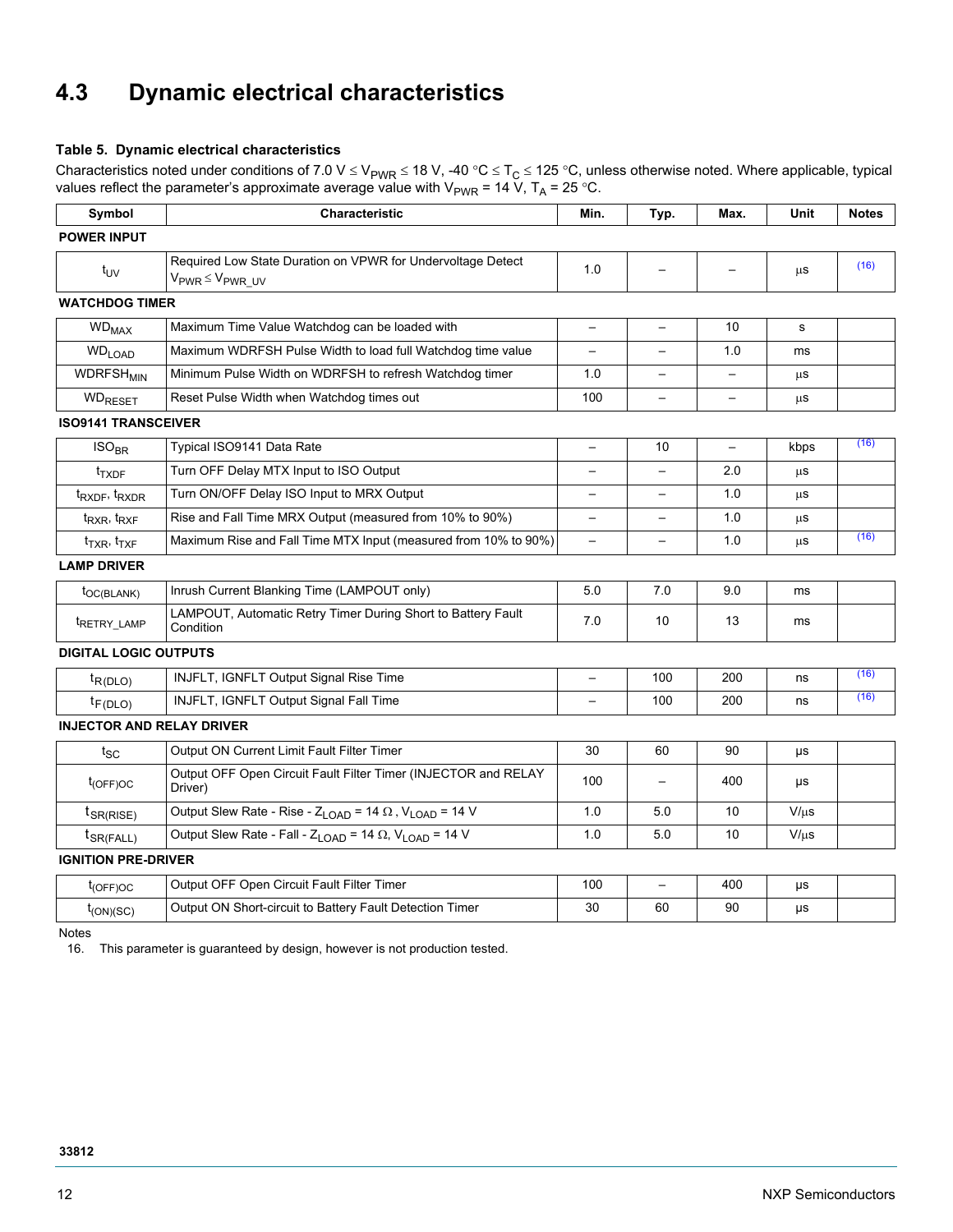# <span id="page-12-0"></span>**5 Functional description**

## <span id="page-12-1"></span>**5.1 Functional pin description**

### **5.1.1 Supply input (VPWR)**

The VPWR pin is battery input to the 33812 IC. A POR/LVI sub-circuit monitors this input's voltage level. The VPWR pin requires external reverse battery and transient protection.

### **5.1.2 Output (VCCREF)**

The VCCREF output pin is used to drive an external 5.0 V regulator PNP bipolar pass transistor.

### **5.1.3 Input (VCCSENS)**

The VCCSENS pin is used to monitor the +5.0 Volts from the external pass transistor's output. A POR is performed when the voltage on the VCCSENS pin goes from 0 to VCC.

### **5.1.4 Digital ground (DGND)**

The DGND pin provides ground reference for the digital inputs and outputs. The  $V_{CC}$  supply is referenced to the DGND pin.

### **5.1.5 PGND1 and PGND2**

The PGNDx pins provide power additional ground reference for the power outputs, ROUT, LAMPOUT, and INJOUT. The V<sub>PWR</sub> supply is referenced to the PGND pins.

### **5.1.6 Injector input (INJIN)**

The INJIN pin is the parallel input controlling the Injector output, INJOUT. The INJIN pin is a logic level input with built-in pull-down to ground to prevent accidental actuation of the injector if the connection to the pin is lost.

### **5.1.7 Injector and relay driver output (INJOUT/ROUT)**

The INJOUT and ROUT output pins are the injector driver and relay driver outputs for the fuel Injector and the relay this IC supports. The relay driver and injector drivers are identical in operation and features The injector driver output is controlled by the parallel input (INJIN) and the relay driver output is controlled by the parallel input (RIN). The injector and relay outputs are turned off during  $V_{PMR}$  overvoltage and undervoltage events. Open circuit (during off state), short to battery (during on state), and overtemperature faults are detected and annunciated as a logic high on the INJFLT and RELFLT lines. Overcurrent is limited by the current limiting circuitry, but is not annunciated unless the overcurrent is due to a short to battery. For either driver, when a fault condition is detected, the driver turns off, and when the fault condition clears, it tries to turn on again, if the input line goes low and then high.

## **5.1.8 Lamp driver output (LAMPOUT)**

The LAMPOUT output pin is the lamp driver, a low-side driver capable of driving an incandescent lamp. The current limit blanking time is set to allow the driver to handle the inrush current of a cold lamp filament. The LAMPOUT output is controlled by the parallel input pin (LAMPIN). The LAMPOUT low-side driver is protected against overtemperature, and short to battery. Unlike the Injector driver, when a fault condition is detected, the LAMPOUT driver turns off, but when the fault condition clears, it turns on again, while the input line, LAMPIN is high.

**33812**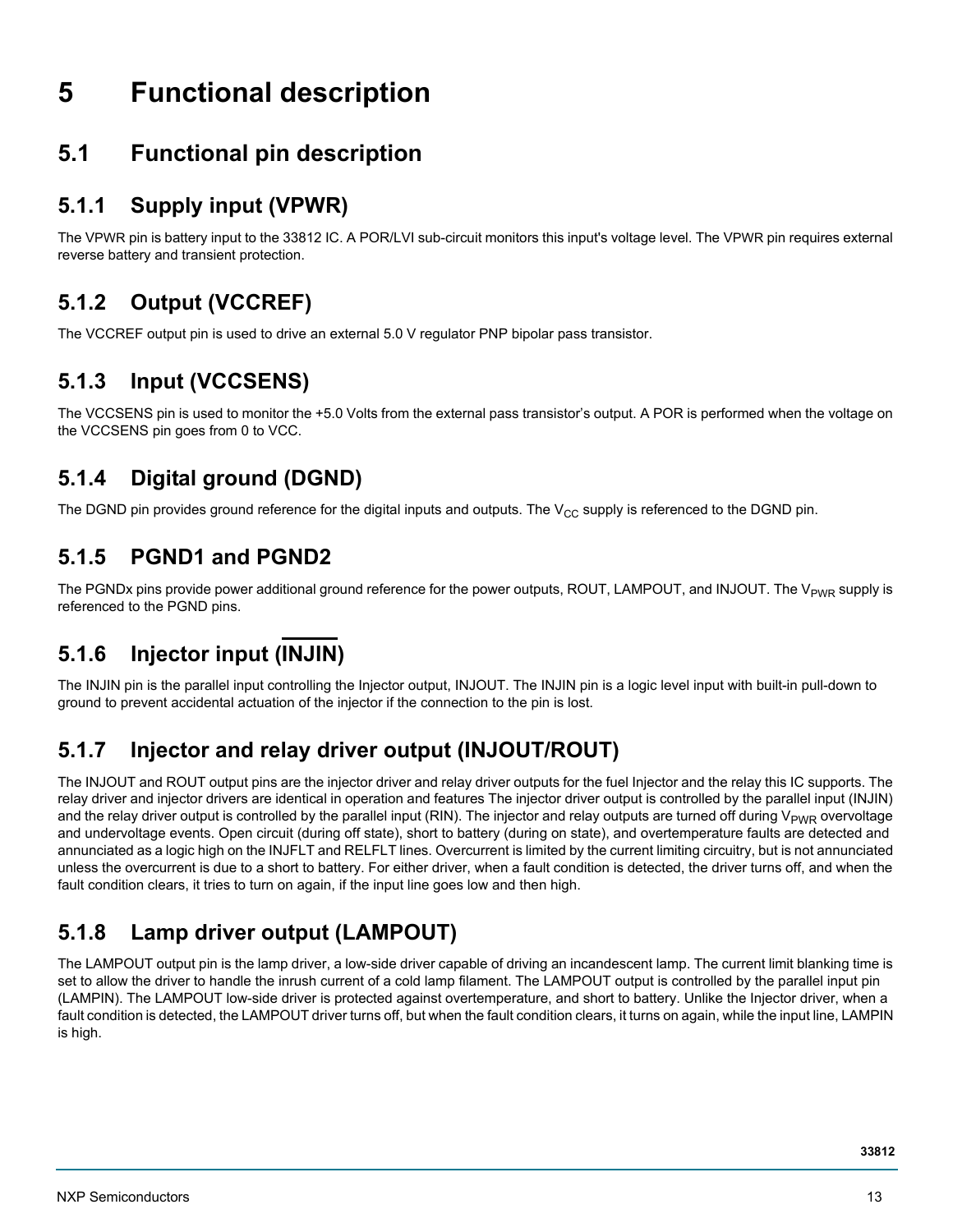#### **5.1.9 Pre-driver output, with feedback and supply voltage input (IGNSUP, IGNOUTL, IGNOUTH, IGNFB)**

The IGNOUTL and IGNOUTH output pins are the low-side and high-side output pins of the Ignition pre-driver. They are used to drive either an IGBT or a Darlington BJT to control the ignition coil current to produce a spark. The choice of output device, IGBT or Darlington Bipolar Junction Transistor, is indicated by the choice of supply voltage on the IGNSUP pin.

When driving a Darlington bipolar transistor, the IGNSUP line must be tied to the +5.0 V supply. When driving an IGBT, the IGNSUP may be tied to a protected voltage source (e.g.  $V_{PWR}$ ) greater than +5.0 V to achieve the necessary gate drive voltage required by the IGBT. The high-side output device current limits if the circuit is forced to supply currents greater than the maximum indicated.

The IGNOUTL and IGNOUTH lines are controlled by the parallel input (IGNIN).The IGNOUT(L,H) outputs and the associated feedback pin, IGNFB, provide short to battery protection for the external driver transistor. A 10:1 voltage divider must be used on the feedback pin to prevent >400 Volt Ignition Coil flyback voltage from damaging the IC.

Open circuit (off state), short to battery (on state), and temperature limit threshold exceeded on the pre-driver stage are detected on the output, and all annunciated as a logic high on the IGNFLT line. There is no individual annunciation of these three fault conditions. The IGNFLT line goes high when any of the three fault conditions are present. If an overcurrent /short to battery fault condition, as defined by a V<sub>DS</sub> greater than the V<sub>IGNFB</sub> <sub>OUT(FLT-TH)</sub> is detected, the IGNOUTH or IGNOUTL turns off and does not turn on again until the fault condition has cleared and the IGNIN input line goes low and then high.

## **5.1.10 Outputs (INJFLT, RELFLT, IGNFLT)**

The INJFLT, RELFLT and IGNFLT pins are the logic level outputs indicating when a fault condition has been detected on the INJOUT, ROUT or IGNOUT pins. These pins are normally low and go high when a fault is detected. Toggling the respective input pin clears the respective fault pin if the fault has been cleared.

### **5.1.11 K-Line communication (MTX, MRX, ISO9141)**

These three pins are used to provide an ISO914, K-line communication link for the MCU to provide diagnostic support for the system. MRX is the +5.0 V logic level serial output line to the MCU. MTX is the +5.0 V logic level serial input to the IC from the MCU. The ISO9141 pin is a bidirectional line, consistent with the ISO9141 specification for signalling to and from the MCU.

# **5.1.12 Reset (RESET)**

The RESET pin is an open drain output. Without power on the circuit, RESET is held low by an internal pull-down resistor. When power is applied to the circuit and the voltage on the VCC<sub>SENSE</sub> pin reaches the lower voltage threshold, (5.0 volts - 2% = 4.9 V) the RESET pin remains at a low level (open drain FET turned on) for a period of time equal to the value WD<sub>RESET</sub>. After this time period, the RESET pin then goes high and stays high until a watchdog RESET is generated, or an undervoltage event on VCC occurs. The watchdog time and refresh features are controlled via the WDRFSH line.

### **5.1.13 Reload and Refresh time (WDRFSH)**

The WDRFSH pin is an input supplied by an MCU output to set up the initial reload time,  $WD_{RELOAD}$ , and to refresh the watchdog timer. See the description of the watchdog timer for information on how to use this pin.

### **5.1.14 Watchdog Inhibit (WD\_INH)**

The WD\_INH, watchdog inhibit pin, is normally tied to ground. If desired, during software development, it can be lifted from the ground pad and pulled high through an external pull-up resistor. When high, WD\_INH prevents the watchdog timer from causing a RESET because of a watchdog timeout. The WD\_INH should not be connected to an MCU I/O pin or left floating in normal operation.

### **5.1.15 Test pins (TEST1, TEST2, and TEST3)**

These three pins are used only by NXP test engineering during the production testing of the 33812. They are not to be used for any application purpose and must be handled as specified in the pinout section of this document.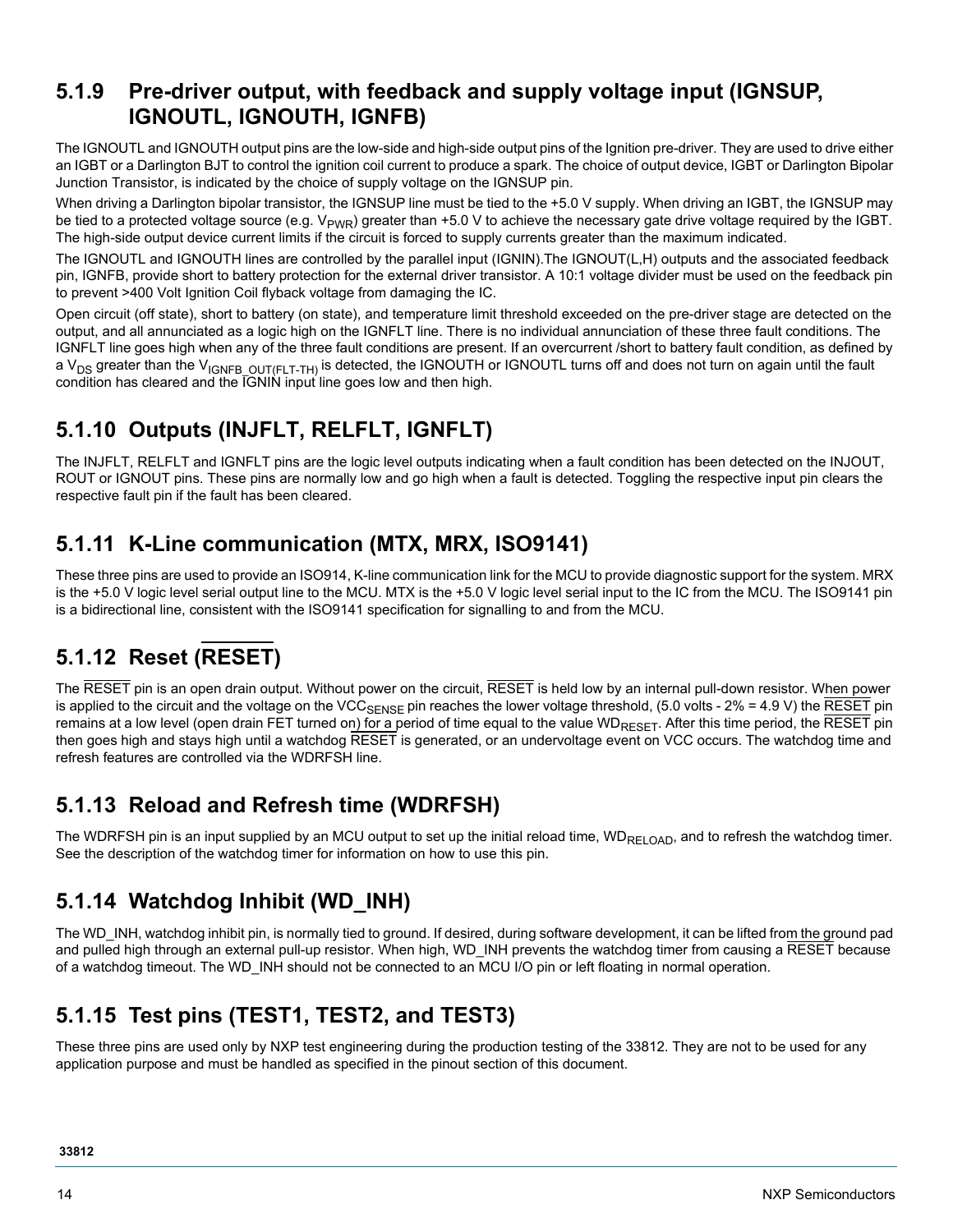# <span id="page-14-1"></span>**6 Functional device operation**

## <span id="page-14-2"></span>**6.1 Operational modes**

The 33812 has two states of operation, Normal state and Reset state.

### **6.1.1 Reset state**

Applying V<sub>PWR</sub> to the device generates a Power On RESET (POR) placing the device in the RESET state. The Power On RESET circuit incorporates a timer to prevent high frequency transients from causing an erroneous POR. An undervoltage condition on VCC also places the device in the RESET state causing a RESET pulse to be generated on the RESET line. All RESETs pre-loads the watchdog timer with the maximum time value,  $WD_{MAX}$ . The Watchdog begins counting on the rising edge of the pulse.

### **6.1.2 NORMAL state**

The NORMAL State is entered after the RESET line goes high. Control register settings from RESET are as follows:

- All Outputs Off
- Watchdog timer loaded with the  $WD_{MAX}$  time value

#### **6.1.3 Power supply**

The 33812 is designed to operate from 4.5 V to 36 V on the VPWR pin. The VPWR pin supplies power to all internal regulators, analog and logic circuit blocks. The VCCREF output pin controls an external PNP bipolar transistor, such that the collector is driven to +5.0 V  $\pm 2\%$ . The VCCSENS input pin, connected to the collector of the PNP, is used to monitor the output voltage and provides the feedback to regulate the PNP collector to +5.0 V.

### <span id="page-14-0"></span>**6.2 Injector driver operation**

The open drain low-side driver (LSD) INJOUT is designed to control a fuel injector. The injector driver is controlled through the logic level parallel input pin, INJIN. When INJIN is high, the INJOUT pin is pulled to ground, turning on the fuel injector. When INJIN is low, the injector pulls the INJOUT output to VBAT and the injector is turned off. The INJOUT driver includes off state open load detection and it's output device is protected against overcurrent, short to battery, overtemperature, inductive flyback overvoltage, and V<sub>PWR</sub> overvoltage.

### **6.2.1 INJOUT output protection features**

### **6.2.1.1 Overcurrent (IOUT-LIM)**

The Injector Driver protection scheme uses three separate protection schemes to prevent damage to the output device. The first protection scheme is deployed when an overcurrent event occurs. In this case, the current limiting circuitry attempts to limit the maximum current flow to the specified  $I_{LIM-IM,J}$  value.

#### **6.2.1.2 Short to battery**

The second protection scheme is invoked when the overcurrent fault is due to a hard short to battery. In this case, the protection circuitry, after the short detection filter time, turn off the output driver. The output does not try to turn on again until the INJIN input goes low and then high again. A short to battery is reported as a high logic level on the INJFLT line.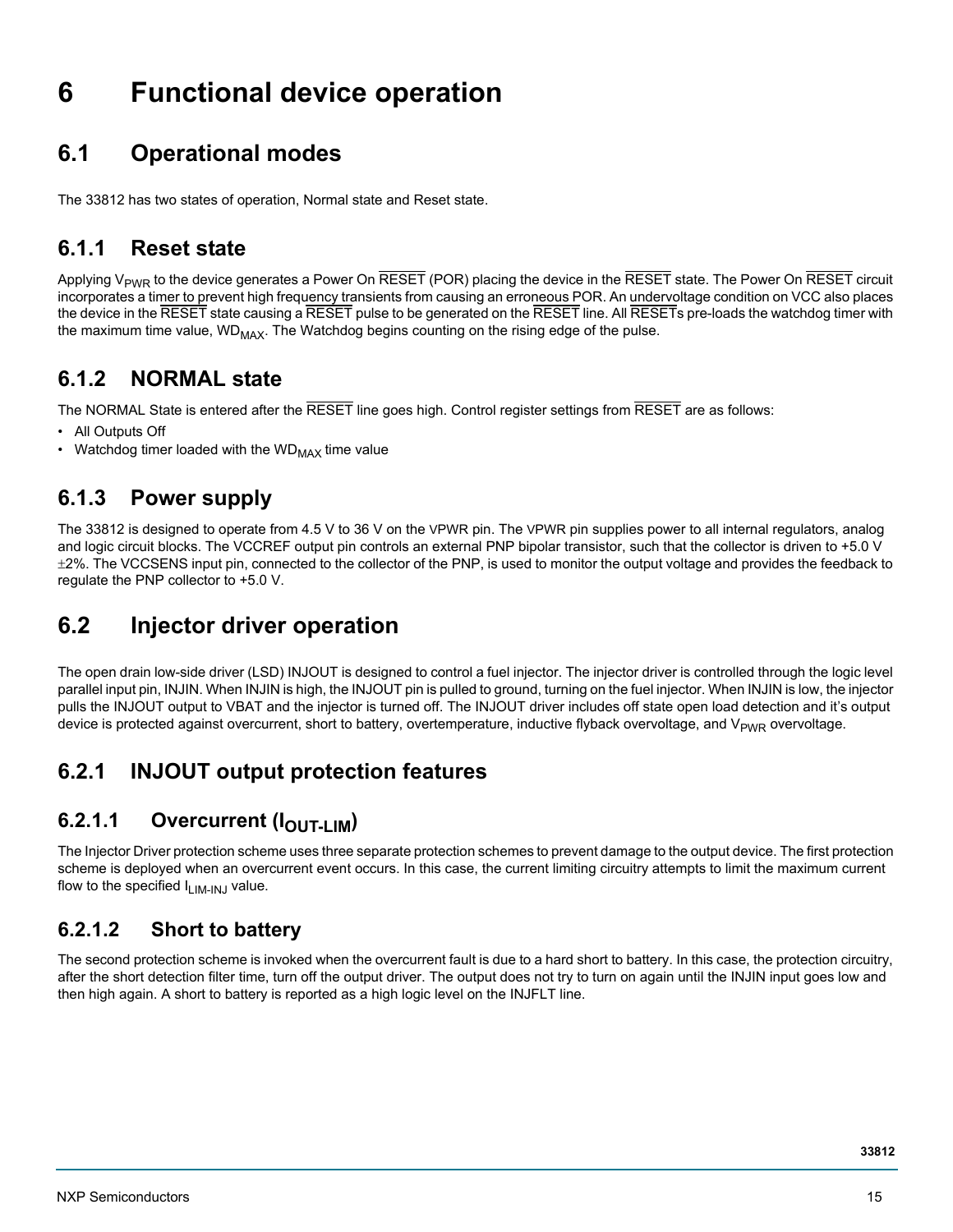#### **6.2.1.3** Temperature limit (T<sub>LIM</sub>)

The third protection scheme deals with the junction temperature of the output device. Any time the maximum temperature limit on the output device is exceeded  $(T_{LM})$ , the device shuts down until the junction temperature falls below this maximum temperature minus the hysteresis temperature value. The  $T_{LIM}$  hysteresis value is  $T_{LIM(HYST)}$ .

The maximum temperature ( $T_{LIM}$ ) protection scheme controls the output device regardless of the state of the INJIN input. The device is unable to be activated until the junction temperature falls below this maximum temperature minus the hysteresis temperature value. An overtemperature fault is also reported as a high logic level on the INJFLT line.

### 6.2.1.4 Overvoltage (V<sub>CLAMP-INJ</sub> and V<sub>PWR(OV)</sub>)

The injector driver is also protected against two types of overvoltage conditions:

- When the V<sub>PWR</sub> supply exceeds the V<sub>PWR(OV)</sub> threshold, the INJOUT output turns off and stays off until the overvoltage condition abates and the INJIN input pin toggles low and then high again.
- The output device controls inductive flyback voltages by an active clamping network that limits the voltage across the output device to V<sub>CLAMP-INJ</sub> volts.

### **6.2.2 INJOUT fault detection features**

#### **6.2.2.1 Off state, Open load detection**

An open load on the injector driver is detected by the voltage level on the drain of the output device in the off state. Internal to the device is a pull-down current source. In the event of an open injector the drain voltage is pulled low. When the voltage crosses the open load detection threshold, an open load is detected. The open load fault detect threshold is set internally and is not programmable. The open load fault is reported as a high logic level on the INJFLT line.

#### **6.2.2.2 On state, Shorted load detection**

The INJOUT driver is capable of detecting a shorted injector load (short to battery) in the on state. A shorted load fault is reported when the drain pin voltage is greater than the preset short threshold voltage. The shorted load fault detect threshold is set internally and is not programmable. The shorted load fault is reported as a high logic level on the INJFLT line.

#### **6.2.2.3 Clearing the INJFLT line**

When the INJFLT line goes high for any of the following reasons, while the INJIN line is high (on state):

- Short to battery
- Overtemperature
- **Overvoltage**
- Open load

The INJFLT line remains high until the INJIN line goes to a low logic level and the returns high (rising edge).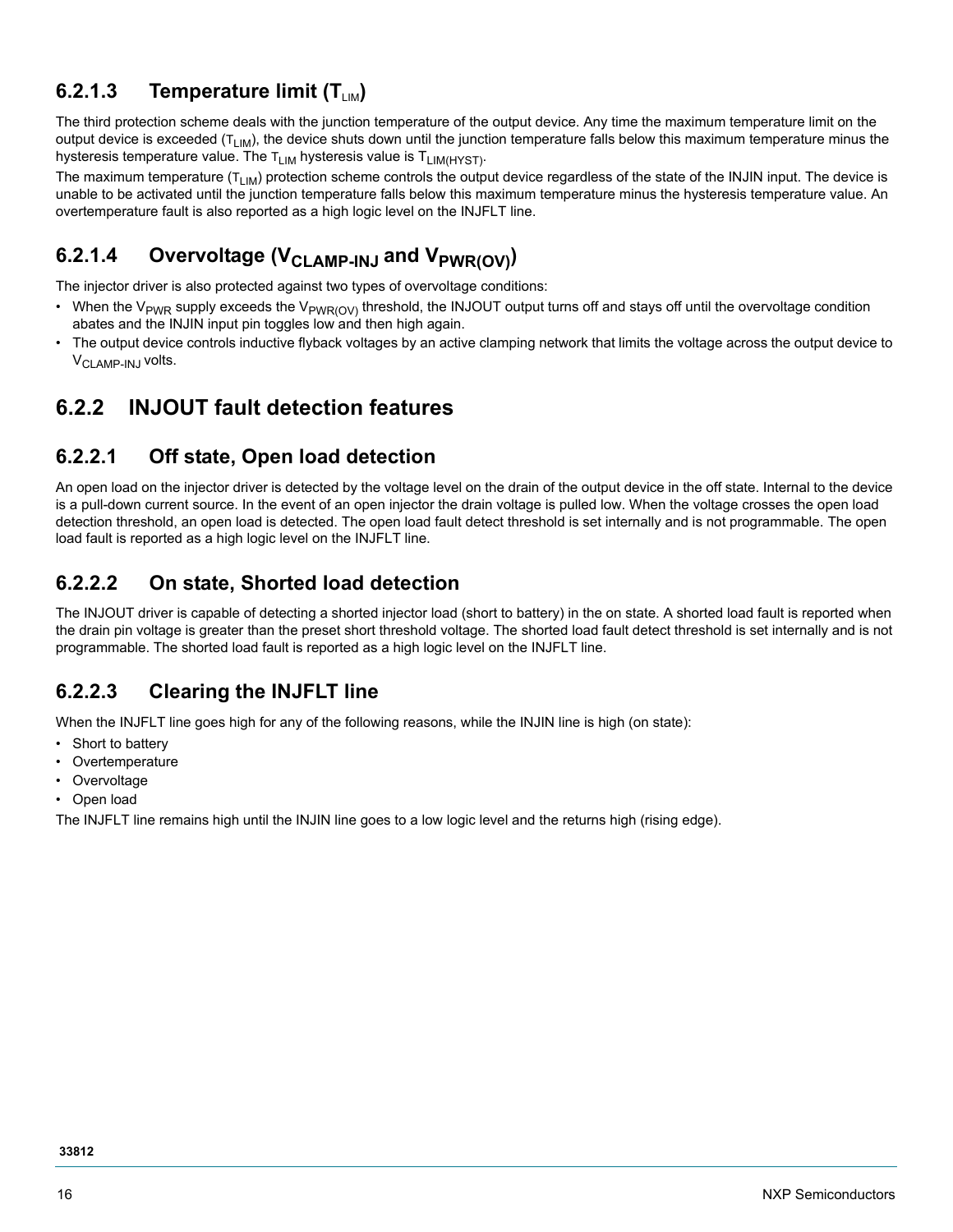## <span id="page-16-0"></span>**6.3 Ignition pre-driver operation**

The Ignition pre-driver output is controlled by the logic level input IGNIN. When IGNIN is high the IGNOUTH pin is pulled high to IGNSUP. When the IGNIN pin is low, the IGNOUTL line is pulled to ground turning off the driver Darlington or IGBT. The IGNOUT pre-driver protects the output device against overcurrent, short to battery, and VPWR overvoltage.

### **6.3.1 IGNOUT output protection features**

#### **6.3.1.1 Overcurrent and short to battery (I<sub>LIM</sub>)**

The Ignition Pre-driver protection scheme senses overcurrent in the driver device by monitoring the voltage at the IGNFB pin. Since this pin is protected by a 10:1 voltage divider, the overcurrent threshold voltage is set internally to 1/10 of the voltage expected on the drain or collector of the output device in an overcurrent situation. Since the Ignition output device is external to the 33812, a short to battery is the same as an overcurrent fault. An overcurrent fault or short to battery is reported as a high logic level on the IGNFLT line.

#### **6.3.1.2** Temperature limit (T<sub>LIM</sub>)

Since the Ignition output device is external to the 33812, there is no overtemperature protection provided.

### **6.3.2 IGNOUT fault detection features**

#### **6.3.2.1 Off state, Open load detection**

An open load on the ignition driver external device is detected by the voltage level on the drain or collector of the output device in the off state (through a 10:1 voltage divider). In the event of an open ignition coil the drain/collector voltage is pulled low. When the voltage crosses the open load detection threshold, an open load is detected. The open load fault detect threshold is set internally and is not programmable. An open load fault is reported as a high logic level on the IGNFLT line.

### **6.3.2.2 Overvoltage (V<sub>PWR(OV)</sub>)**

The Ignition pre-driver is also protected against an overvoltage condition:

When the VPWR supply exceeds the V<sub>PWR(OV)</sub> threshold, the IGNOUTL and IGNOUTH outputs turn off and stays off until the overvoltage condition clears and the next rising edge of the IGNIN input pin.

#### **6.3.2.3 Clearing the IGNFLT line**

When the IGNFLT line goes high for any of the following reasons, while the IGNIN line is high (on state):

- Short to battery
- Overvoltage
- Overtemperature of the IGNOUTL and IGNOUTH transistors
- Open load

The IGNFLT line remains high until the IGNIN line goes to the low logic level and then returns high.

## <span id="page-16-1"></span>**6.4 Relay driver operation**

The Relay Driver (ROUT) is a low-side driver controlled by the logic level RIN input pin. When RIN is high, the ROUT pin is pulled to ground, turning on an external relay or other device. When RIN is low, the relay coil pulls the ROUT output to  $V_{BAT}$ , and the relay is turned off. The ROUT driver includes off state open load detection and it's output device is protected against overcurrent, short to battery, overtemperature, inductive flyback overvoltage, and VPWR overvoltage. The relay driver is functionally and electrically identical to the Injector driver and can be used as a second Injector driver, for two cylinder applications, as long as maximum power dissipation considerations are observed.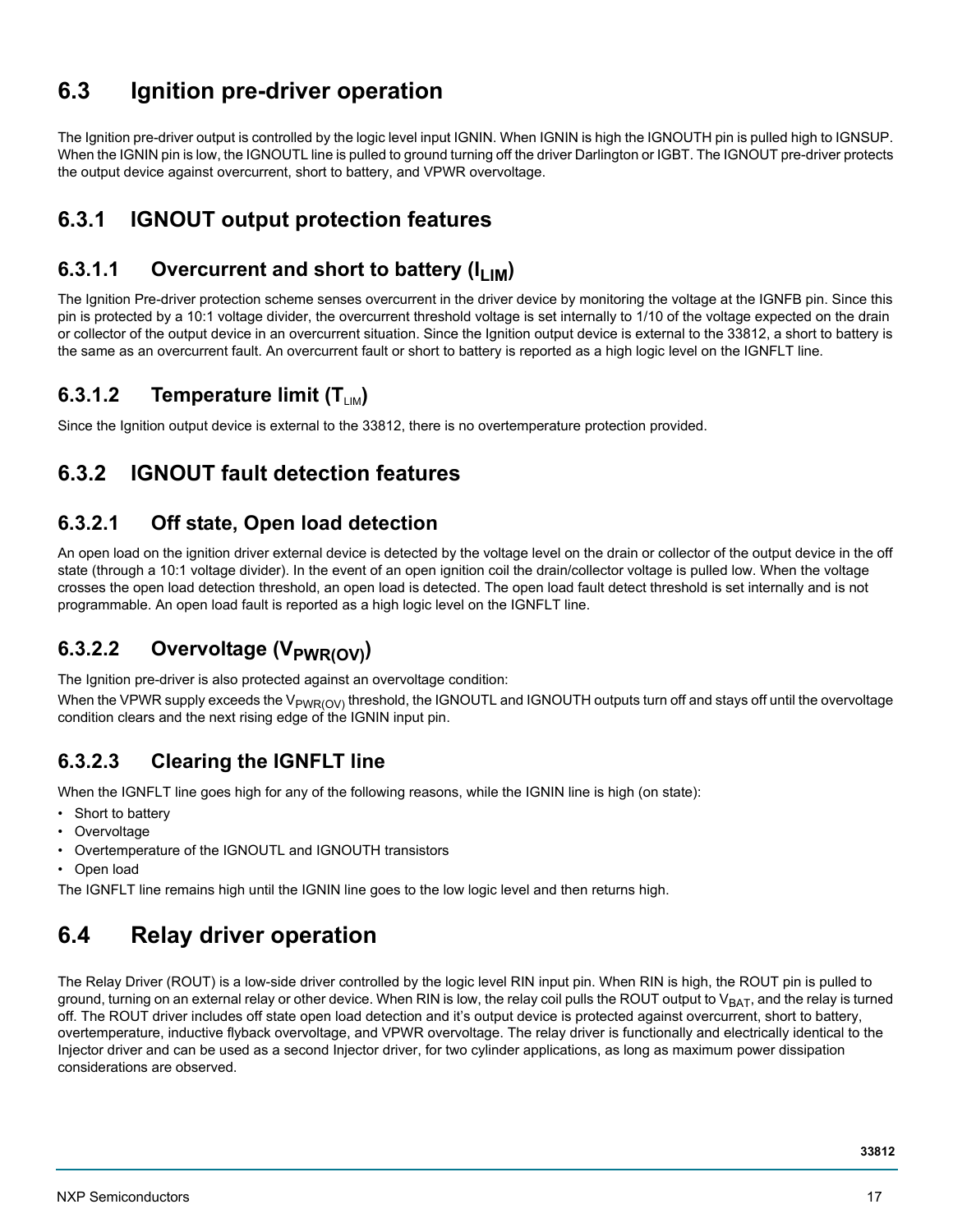### **6.4.1 ROUT protection features**

#### **6.4.1.1 Overcurrent (IOUT-LIM ROUT)**

The ROUT Driver protection scheme uses three separate protection schemes to prevent damage to the output device. The first protection scheme is deployed when an overcurrent event occurs. In this case, the current limiting circuitry attempts to limit the maximum current flow to the specified  $I_{\text{OUT LIM-REL}}$  value.

#### **6.4.1.2 Short to battery**

The second protection scheme is invoked when the overcurrent fault is due to a hard short to battery. In this case, the protection circuitry, after the short detection filter time, turns off the output driver. The output does not try to turn on again until the RIN input goes low and then high again. A short to battery is reported as a high logic level on the RELFLT line.

#### **6.4.1.3** Temperature limit (T<sub>LM</sub>)

The third protection scheme deals with the junction temperature of the output device. Any time the maximum temperature limit on the output device is exceeded  $(T_{LIM})$ , the device shuts down until the junction temperature falls below this maximum temperature minus the hysteresis temperature value. The  $T_{LIM}$  hysteresis value is  $T_{LIM(HYST)}$ .

The maximum temperature ( $T_{LIM}$ ) protection scheme controls the output device regardless of the state of the RIN input. The device is unable to be activated until the junction temperature falls below this maximum temperature minus the hysteresis temperature value. An overtemperature fault is also reported as a high logic level on the RELFLT line.

### 6.4.1.4 Overvoltage (V<sub>CLAMP-REL</sub>and V<sub>PWR(OV)</sub>)

The relay driver is also protected against two types of overvoltage conditions:

- When the VPWR supply exceeds the V<sub>PWR(OV)</sub> threshold, the ROUT output turns off and stays off until the overvoltage condition abates and the RN input pin toggles low and then high again.
- The output device is protected against inductive flyback voltages greater than  $V_{\text{Cl AMP-RFL}}$  by an active clamping network that limits the voltage across the output device to  $V_{\text{CI AMP-RFI}}$  volts.

### **6.4.2 ROUT fault detection features**

#### **6.4.2.1 Off state, open load detection**

An open load on the relay driver is detected by the voltage level on the drain of the output device in the off state. Internal to the device is a pull-down current source. In the event of an open injector, the drain voltage is pulled low. When the voltage crosses the open load detection threshold, an open load is detected. The open load fault detect threshold is set internally and is not programmable. The open load fault is reported as a high logic level on the RELFLT line.

#### **6.4.2.2 On state, Shorted load detection**

The ROUT driver is capable of detecting a shorted load (short to battery) in the on state. A shorted load fault is reported when the drain pin voltage is greater than the preset short threshold voltage. The shorted load fault detect threshold is set internally and is not programmable. The shorted load fault is reported as a high logic level on the RELFLT line.

#### **6.4.2.3 Clearing the RELFLT line**

When the RELFLT line goes high for any of the following reasons, while the RIN line is high (on state):

- Short to battery
- Overtemperature
- Overvoltage
- Open load

The RELFLT line remains high until the RIN line goes to a low logic level and the returns high (rising edge).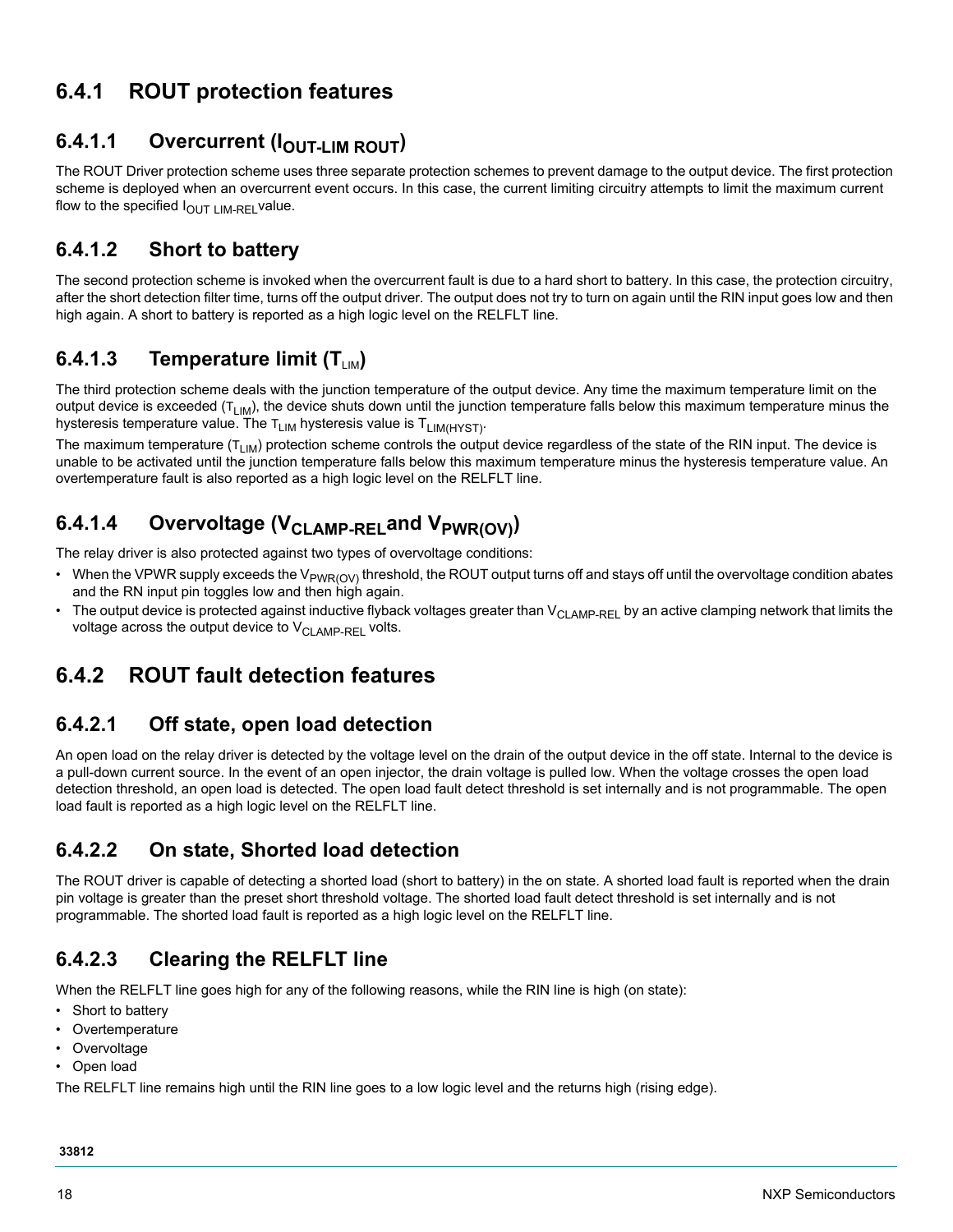### <span id="page-18-0"></span>**6.5 Lamp driver operation**

The Lamp Driver is a low side driver controlled by the logic level LAMPIN input pin. When LAMPIN is high, the LAMP pin is pulled to ground, turning on an external bulb or LED. When LAMPIN is low, the bulb or LED pulls the LAMP output to  $V_{BAT}$ , and the lamp is turned off.

### **6.5.1 LAMPOUT protection features**

### **6.5.1.1 Overcurrent (IOUT-LIM-LAMP)**

The LAMPOUT Driver protection scheme uses three separate protection schemes to prevent damage to the output device. The first protection scheme is deployed when an overcurrent event occurs. In this case, the current limiting circuitry attempts to limit the maximum current flow to the specified  $I<sub>OUT LIM-LAMP</sub>$  value.

#### **6.5.1.2 Short to battery**

The second protection scheme is invoked when the overcurrent fault is due to a hard short to battery. In this case, the protection circuitry, after the short detection filter time, turns off the output driver. There is an internal retry timer to try to turn on again if the fault clears. There is no annunciation of any LAMPOUT faults.

#### **6.5.1.3** Temperature limit (T<sub>LM</sub>)

The third protection scheme deals with the junction temperature of the output device. Any time the maximum temperature limit on the output device is exceeded  $(T_{LIM})$ , the device shuts down until the junction temperature falls below this maximum temperature minus the hysteresis temperature value. The T<sub>LIM</sub> hysteresis value is T<sub>LIM(HYST)</sub>. The maximum temperature (T<sub>LIM</sub>) protection scheme controls the output device regardless of the state of the LAMPIN input. The device is unable to be activated until the junction temperature falls below this maximum temperature minus the hysteresis temperature value.

### <span id="page-18-1"></span>**6.6 LAMPOUT fault detection features**

### **6.6.1 Off state, Open load detection**

Since there is no way to annunciate an open load fault for the lamp output driver, no open load fault detection is performed by the 33812.

### **6.6.2 On state, Shorted load detection**

Even though there is no way to annunciate a shorted load fault for the lamp output driver, shorted fault detection is performed by the 33812 as part of the protection for the output FET. The LAMPOUT driver also has an overcurrent blanking time of  $t_{OCBLANK}$  to allow for incandescent lamp inrush current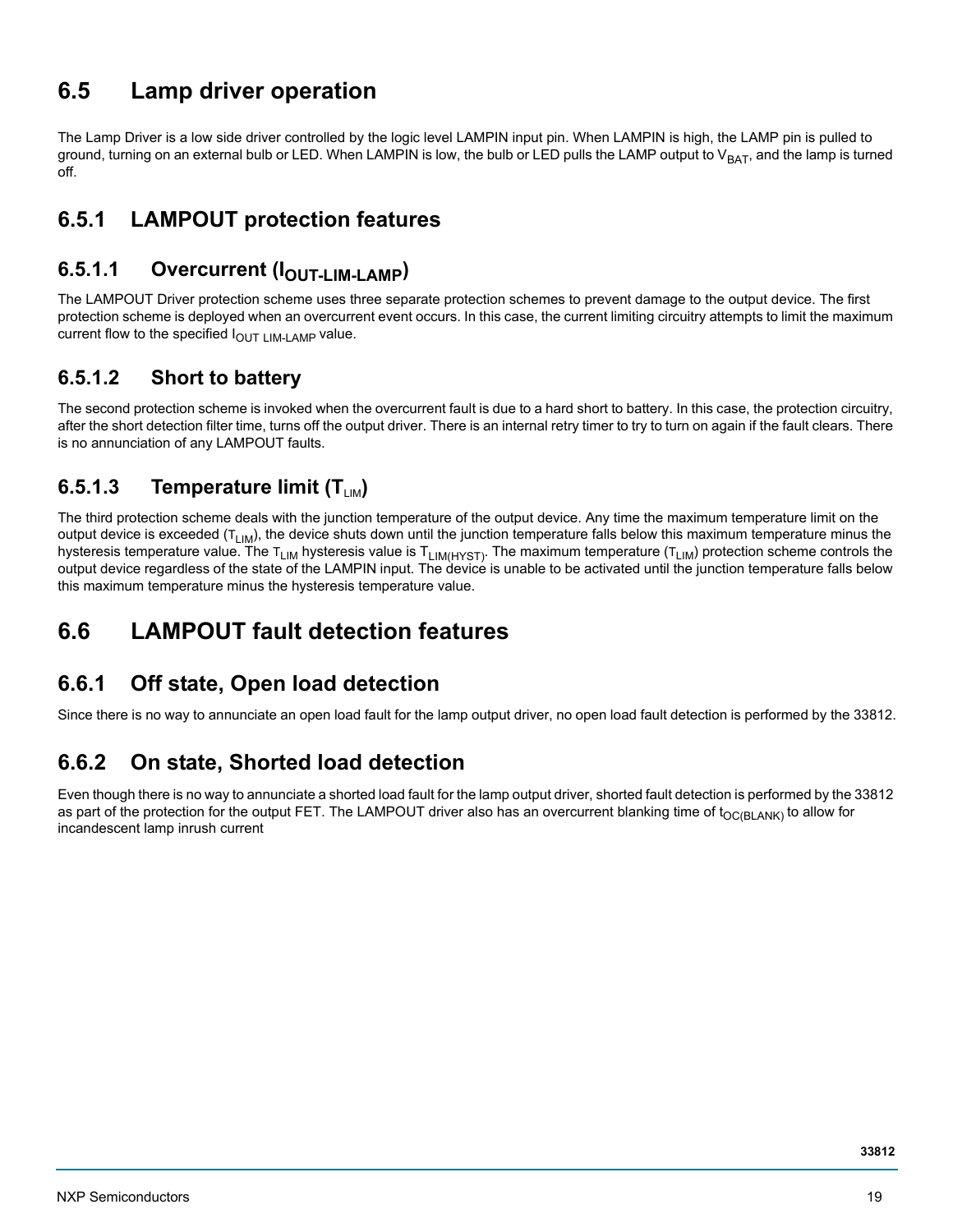## <span id="page-19-0"></span>**6.7 Over/undervoltage shutdown strategy**

The behavior of the outputs after an overvoltage or undervoltage event on VPWR is listed in [Table](#page-19-2) 6.

| Output         | State Before OV or UV | <b>State When Returning</b><br><b>From Overvoltage</b> | <b>State When Returning</b><br><b>From Undervoltage</b> |
|----------------|-----------------------|--------------------------------------------------------|---------------------------------------------------------|
| <b>INJOUT</b>  | x                     | <b>OFF</b>                                             | <b>OFF</b>                                              |
| <b>IGNOUT</b>  | x                     | <b>OFF</b>                                             | <b>OFF</b>                                              |
| <b>ROUT</b>    | <b>OFF</b>            | <b>OFF</b>                                             | <b>OFF</b>                                              |
| <b>ROUT</b>    | ON                    | ON                                                     | <b>OFF</b>                                              |
| <b>LAMPOUT</b> | <b>OFF</b>            | OFF                                                    | <b>OFF</b>                                              |
| LAMPOUT        | ON                    | ON                                                     | <b>OFF</b>                                              |

<span id="page-19-2"></span>**Table 6. Overvoltage/undervoltage truth table**

### <span id="page-19-1"></span>**6.8 Watchdog timer operation**

The purpose of the watchdog timer is to provide a RESET to the MCU whenever the MCU is locked up in a loop or otherwise hung up, perhaps by executing erroneous code, such as a HALT instruction. The watchdog timer is initialized by a power on RESET or a RESET occurring after a fault such as an undervoltage event on VCC.

Whenever the watchdog timer is refreshed, it is always reloaded with the value WD<sub>RELOAD</sub>, which initially has a value of WD<sub>MAX</sub> seconds. Whenever a RESET occurs, the WD<sub>RELOAD</sub> value is set to WD<sub>MAX</sub> seconds and the watchdog timer is re-loaded with this value. When the RESET pulse returns high, and, if the WDRFSH line is low, the watchdog timer starts counting. If the watchdog timer reaches the  $WD_{MAX}$  value before the next rising edge on the WDRFSH line, the watchdog circuit generates a  $\overline{\text{RESET}}$  pulse to the MCU and reload itself with the maximum time value of WD<sub>RELOAD</sub>, which has been set back to WD<sub>MAX</sub> seconds.

In normal operation, the MCU issues a WDRFSH pulse, periodically, which re-loads the watchdog timer with the WD<sub>RELOAD</sub> value and starts the counting again, thus avoiding a watchdog timer generated RESET pulse. When the watchdog timer is refreshed by a WDRFSH pulse, before the watchdog timer reaches the programmed value, the refresh prevents a RESET pulse from being issued to the MCU.

### **6.8.1 Loading the Watchdog timer and WDRELOAD**

Aside from the RESET case, which always loads the WD<sub>RELOAD</sub> value and the watchdog timer with the maximum time value, WD<sub>MAX</sub>, there is an additional way that the watchdog timer and the value WD<sub>RELOAD</sub> can be re-loaded. During initialization, if the WDRFSH pulse width is greater than WD<sub>LOAD</sub>, both the watchdog timer and the value WD<sub>RELOAD</sub> loads with a timer count value, corresponding to the width of the pulse present on the WDRFSH input. Once this value is set, no further setting of the WD<sub>LOAD</sub> value is possible until a RESET is performed.

Once the WDRFSH input goes low, the watchdog timer begins incrementing again, counting up to the new value loaded into the reload register. The watchdog must be refreshed by another pulse on the WDRFSH line, before the watchdog timer counts up to the reload value, or else a RESET pulse is generated and sent to the MCU.

If the WDRFSH line is ever kept high for longer than WD<sub>RELOAD</sub> seconds, the watchdog issues an immediate RESET to the MCU. Upon receiving a RESET input from the 33812, the MCU should always be programmed to bring the WDRFSH line low to avoid being locked in a "deadly embrace" condition where the MCU and 33812 alternate back and forth between the RESET and Normal states.

### **6.8.2 Disabling the Watchdog timer**

If the WD\_INH line is pulled high through a pull-up resistor of 10 K or less, (i.e. not tied to ground), the watchdog timer is inhibited from issuing a RESET to the MCU, while the line is held in this state. This "watchdog Inhibited" state should only be used during software testing and development to avoid being concerned about an inadvertent watchdog RESET.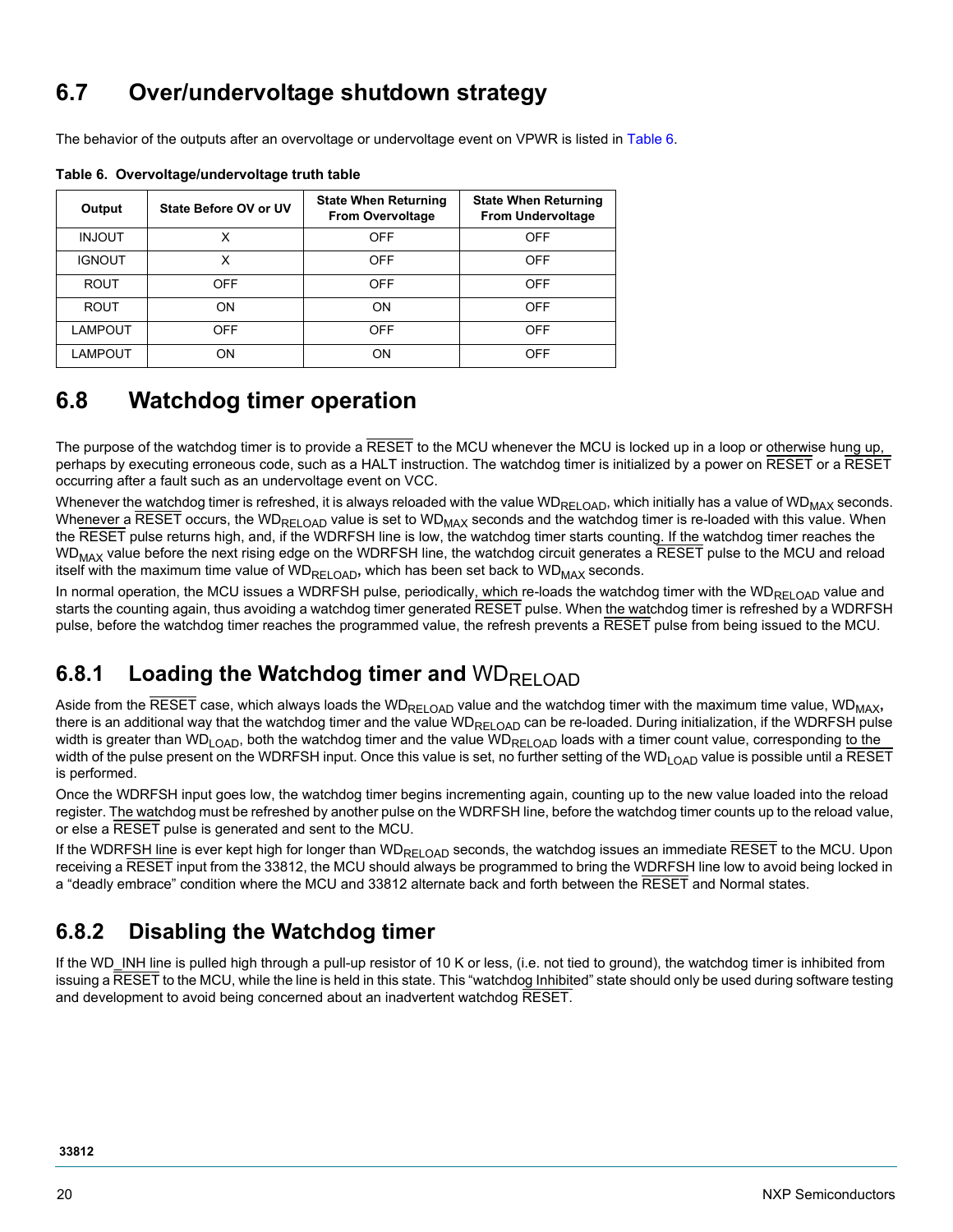#### **6.8.2.1 Watchdog timing diagrams**



Refresh pulses,  $PW_A$ , on WDRFSH load the Watchdog timer with the  $WD_{RELOAD}$ 



During initialization, for the first WDRFSH pulse only, PWB, that is greater than  $WD<sub>LOAD</sub>$  but less than  $WD<sub>MAX</sub>$ , the Watchdog timer and  $WD<sub>RELOAD</sub>$  value will be loaded with a time value corresponding to the width of that pulse,  $PW_B$ . All pulses on the WDRFSH line width less than WD<sub>RELOAD</sub>, will result in the Watchdog timer being reloaded with the time value corresponding to  $PW_B$ . This programmability is only allowed once per RESET.

**Figure 5. Watchdog loaded with WDMAX**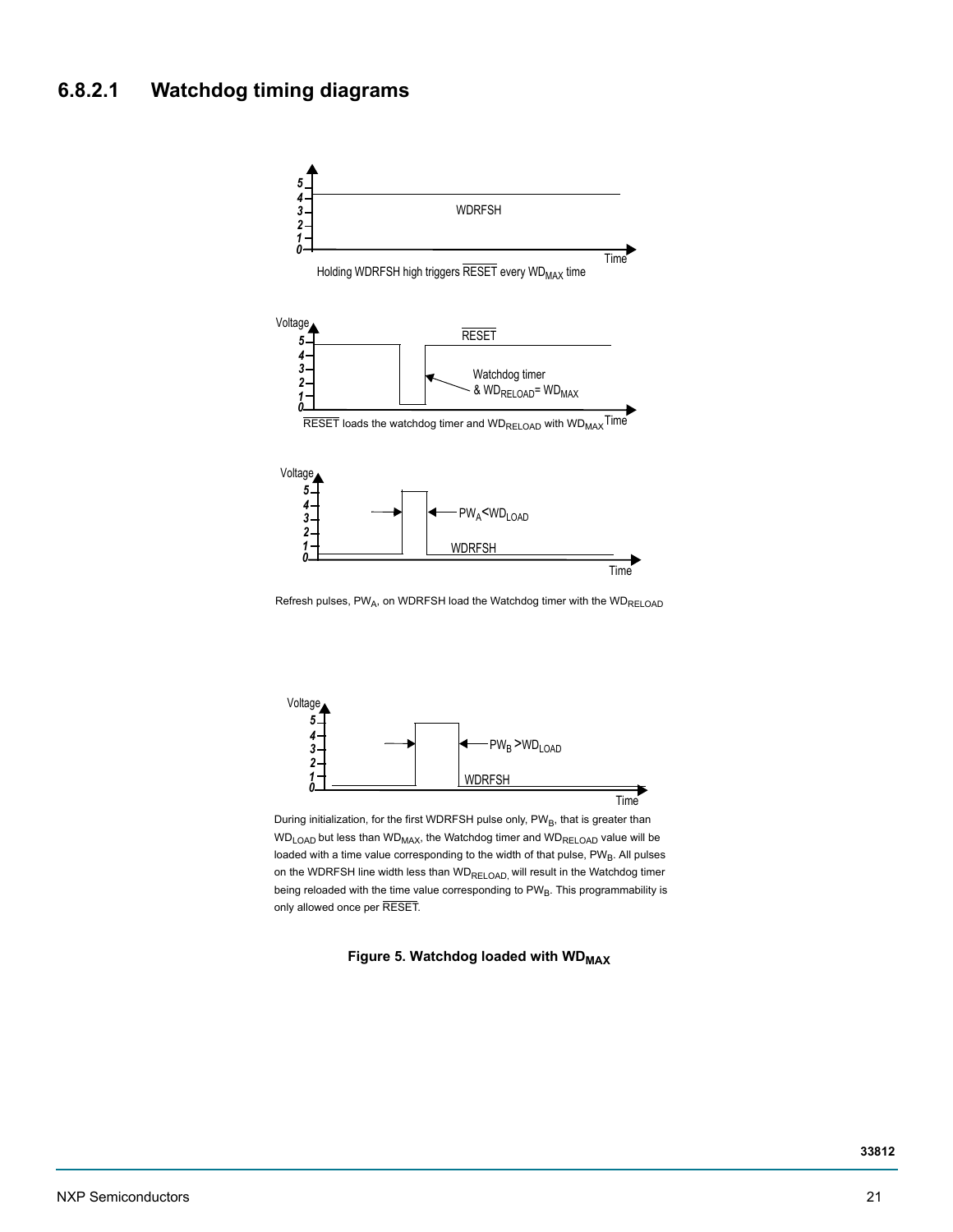## <span id="page-21-0"></span>**6.9 ISO-9141 transceiver operation**

### **6.9.1 Bus I/O pin (ISO9141)**

This I/O pin represents the single-wire bus transmitter and receiver.

#### **6.9.2 Transmitter characteristics**

The ISO-9141 bus transmitter is a low-side MOSFET with internal overcurrent thermal shutdown. An internal pull-up resistor with a serial diode structure is integrated so no external pull-up components are required for the application in a slave node. Voltage can go from -18 V to 40 V without current supplied from any other source than the pull-up resistance. The ISO9141 pin exhibits no reverse current from the ISO9141 bus line to VPWR, even in the event of GND shift or VPWR disconnection. The transmitter has one slew rate (normal slew rate)

### **6.9.3 Receiver characteristics**

The receiver thresholds are ratiometric with the VPWR supply pin.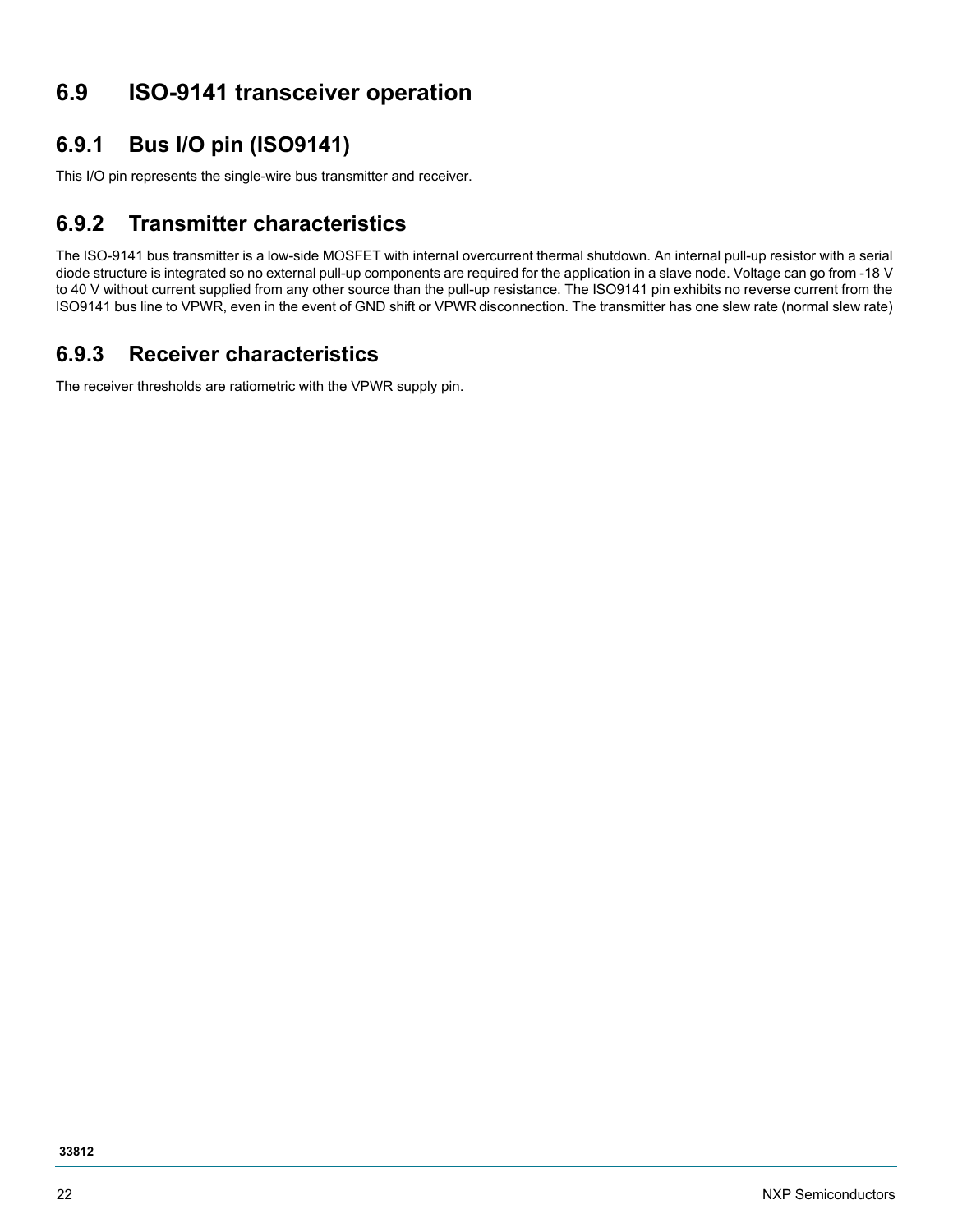# <span id="page-22-1"></span>**7 Typical applications**

# <span id="page-22-2"></span>**7.1 Low-voltage operation**

.

During a low voltage condition (4.5 V < V<sub>PWR</sub> < 9.0 V) the device operates as described in the functional description, however, certain parameters listed in the tables may be out of specification. Fault condition annunciation is not guaranteed below the minimum parametric operating voltage.

## <span id="page-22-0"></span>**7.2 Low-side injector driver voltage clamp**

The Injector output of the 33812 incorporates an internal voltage clamp to provide fast turn OFF and transient protection. Each clamp independently limits the drain-to-source voltage to V<sub>CLAMP</sub> INJ. The total energy clamped (E<sub>J</sub>) can be calculated by multiplying the peak current (I<sub>PEAK</sub>) times the clamp voltage (V<sub>CL</sub>) times the Time ( $\tau$ ) all divided by 2 (see [Figure 6\)](#page-22-3). Characterization of the output clamp, using a repetitive pulse method at 1.0 A, indicates the maximum energy to be 100 mJ at 125 °C junction temperature per output



 **Figure 6. Output Voltage Clamping**

### <span id="page-22-3"></span>**7.2.1 Reverse battery and transient protection**

The 33812 device requires external reverse battery protection on the VPWR pin. All outputs consist of a power MOSFET with an integral substrate diode. During a reverse battery condition, current flows through the load via the substrate diode. Under this condition, load devices turn on. If reverse battery protection for the loads is required, a diode must be placed in series with the load. Good automotive engineering practices recommend the use of transient voltage suppression on the VPWR line. A TVS device and adequate capacitive decoupling are necessary for a robust design.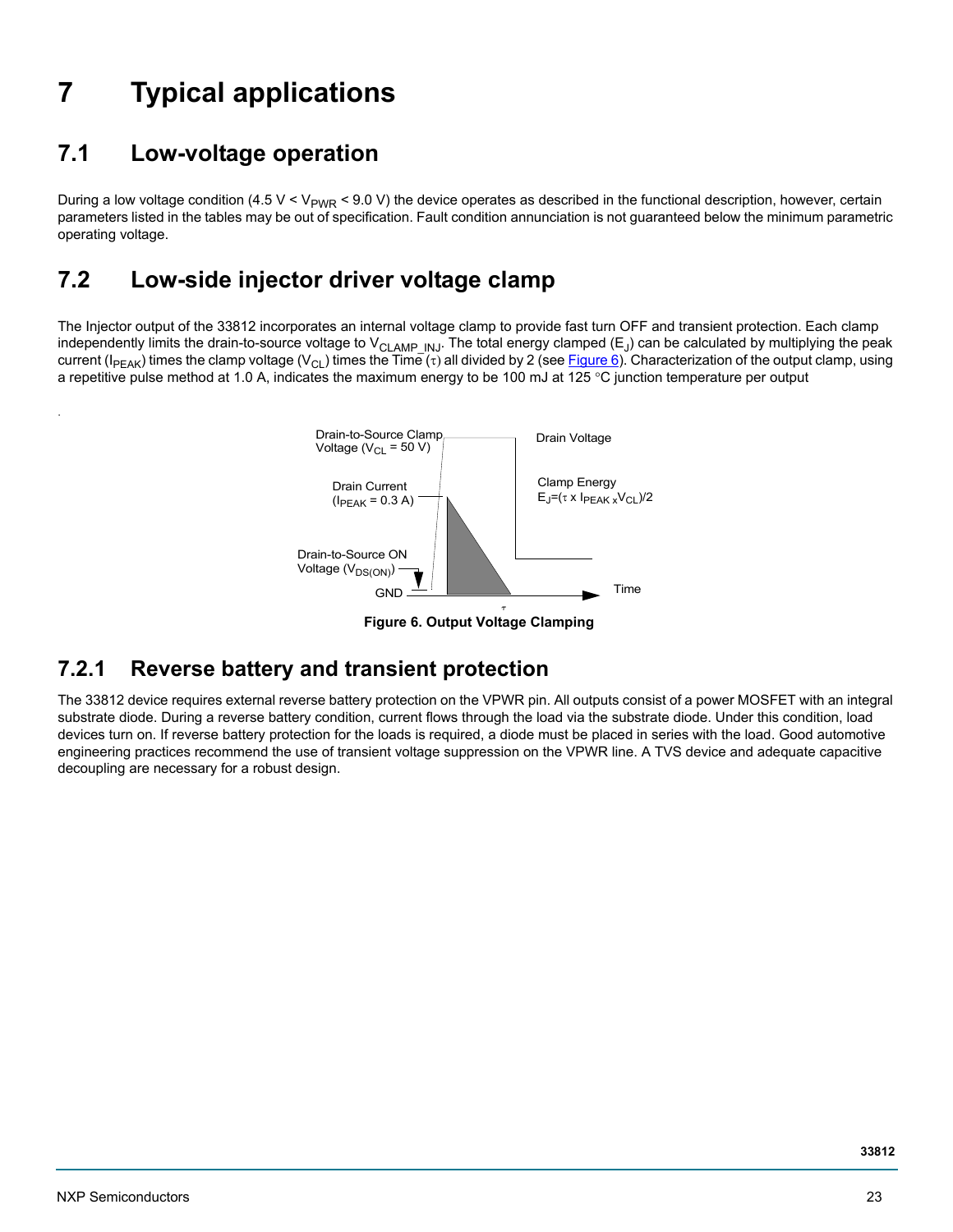# <span id="page-23-0"></span>**8 Packaging**

# <span id="page-23-1"></span>**8.1 Package dimensions**

Package dimensions are provided in package drawings. To find the most current package outline drawing, go to<www.nxp.com>and perform a keyword search for the drawing's document number.

#### **Table 7. Package drawing information**

| Package     | <b>Suffix</b> | Package outline drawing number |
|-------------|---------------|--------------------------------|
| 32 SOICW-EP | ΕK            | 98ASA10556D                    |



| © FREESCALE SEMICONDUCTOR, INC.<br>ALL RIGHTS RESERVED.                         |  | MECHANICAL OUTLINE   | PRINT VERSION NOT TO SCALE |             |
|---------------------------------------------------------------------------------|--|----------------------|----------------------------|-------------|
| $1^{TITLE:}$ 32LD SOIC W/B, 0.65 PITCH<br>4.7 X 4.7 EXPOSED PAD,<br>CASE—OUTHNE |  |                      | DOCUMENT NO: 98ASA10556D   | RFV: D      |
|                                                                                 |  | CASE NUMBER: 1454-04 |                            | 20 JUN 2008 |
|                                                                                 |  | STANDARD: NON-JEDEC  |                            |             |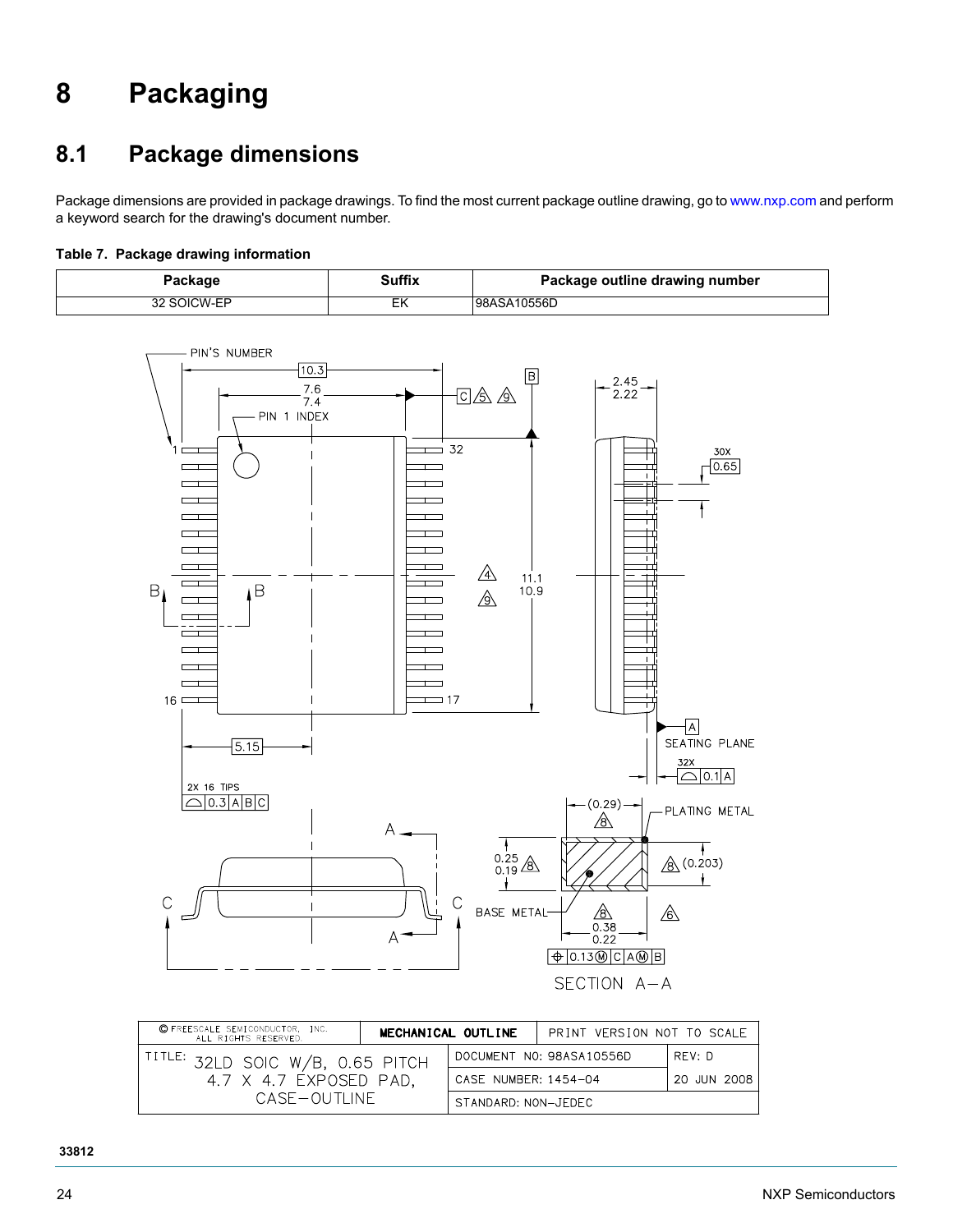

| C FREESCALE SEMICONDUCTOR, INC.<br>ALL RIGHTS RESERVED.                                   |  | MECHANICAL OUTLINE   | PRINT VERSION NOT TO SCALE |             |
|-------------------------------------------------------------------------------------------|--|----------------------|----------------------------|-------------|
| I <sup>TITLE:</sup> 32LD SOIC W/B, 0.65 PITCH<br>4.7 X 4.7 EXPOSED PAD.<br>CASE – OUTLINE |  |                      | DOCUMENT NO: 98ASA10556D   | RFV: D      |
|                                                                                           |  | CASE NUMBER: 1454-04 |                            | 20 JUN 2008 |
|                                                                                           |  | STANDARD: NON-JFDFC  |                            |             |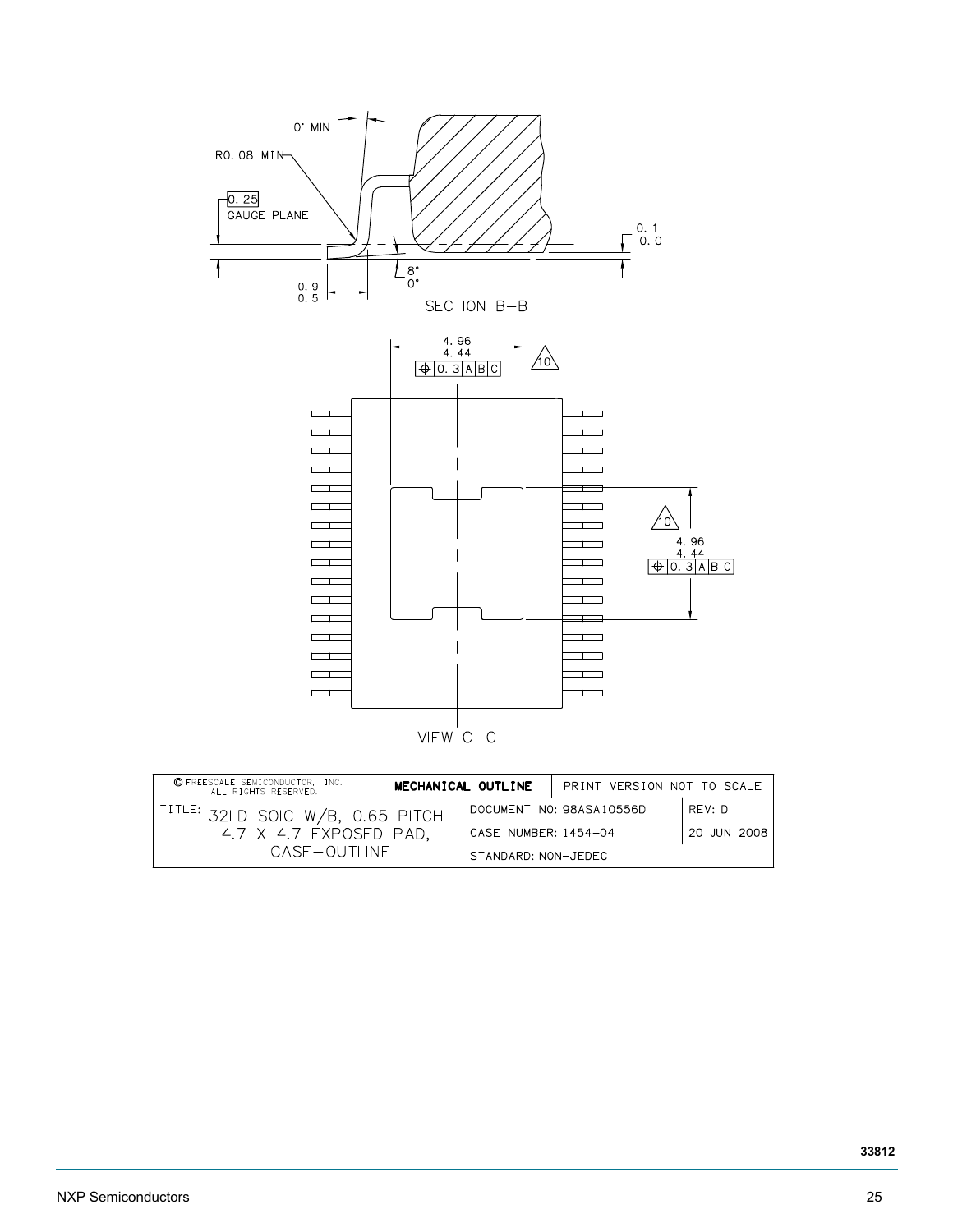NOTES:

- 1. DIMENSIONS ARE IN MILLIMETERS.
- DIMENSIONING AND TOLERANCING PER ASME Y14.5M-1994.  $2<sup>1</sup>$
- DATUMS B AND C TO BE DETERMINED AT THE PLANE WHERE THE BOTTOM OF THE LEADS EXIT THE PLASTIC BODY.  $\overline{3}$
- $\overbrace{4\lambda}$  this dimension does not include mold flash, protrusion or gate burrs. Mold flash, protrusion or gate burrs shall not exceed 0.15 mm per side. This dimension is determined at the plane where the bottom of the le THE PLASTIC BODY.
- $\overbrace{\mathfrak{H}}$  this dimension does not include inter-lead flash or protrusions. Inter-lead flash and protrusions shall not exceed 0.25 mm per side. This dimension is determined at the plane where the bottom of the leads exi
- $\sqrt{6}$ . This dimension does not include dambar protrusion. Allowable dambar protrusion THALL NOT CAUSE THE LEAD WIDTH TO EXCEED 0.4 mm. DAMBAR CANNOT BE LOCATED ON<br>THE LOWER RADIUS OR THE FOOT. MINIMUM SPACE BETWEEN PROTRUSION AND ADJACENT<br>LEAD SHALL NOT LESS THAN 0.07 mm.
- $\sqrt{7}$  EXACT SHAPE OF EACH CORNER IS OPTIONAL.
- $\sqrt{8}$  These dimensions apply to the flat section of the lead between 0.10 mm and 0.3 mm FROM THE LEAD TIP.
- $\overbrace{\phi}$ . The package top may be smaller than the package bottom. This dimension is determined at the outermost extremes of the plastic body exclusive of mold flash, tie bar burrs, gate burrs and inter-lead flash, but inc
- $\overbrace{100}$  THESE DIMENSION RANGES DEFINE THE PRIMARY KEEP-OUT AREA. MOLD LOCKING AND RESIN BLEED CONTROL FEATURES MAY BE VISIBLE AND THEY MAY EXTEND TO 0.34mm FROM MAXIMUM EXPOSED PAD SIZE

| C FREESCALE SEMICONDUCTOR, INC.<br>ALL RIGHTS RESERVED.                                 | MECHANICAL OUTLINE |                      | PRINT VERSION NOT TO SCALE |             |
|-----------------------------------------------------------------------------------------|--------------------|----------------------|----------------------------|-------------|
| <sup>title:</sup> 32LD soic W/B, 0.65 pitch<br>4.7 X 4.7 EXPOSED PAD,<br>CASE – OUTLINE |                    |                      | DOCUMENT NO: 98ASA10556D   | RFV: D      |
|                                                                                         |                    | CASE NUMBER: 1454-04 |                            | 20 JUN 2008 |
|                                                                                         |                    | STANDARD: NON-JEDEC  |                            |             |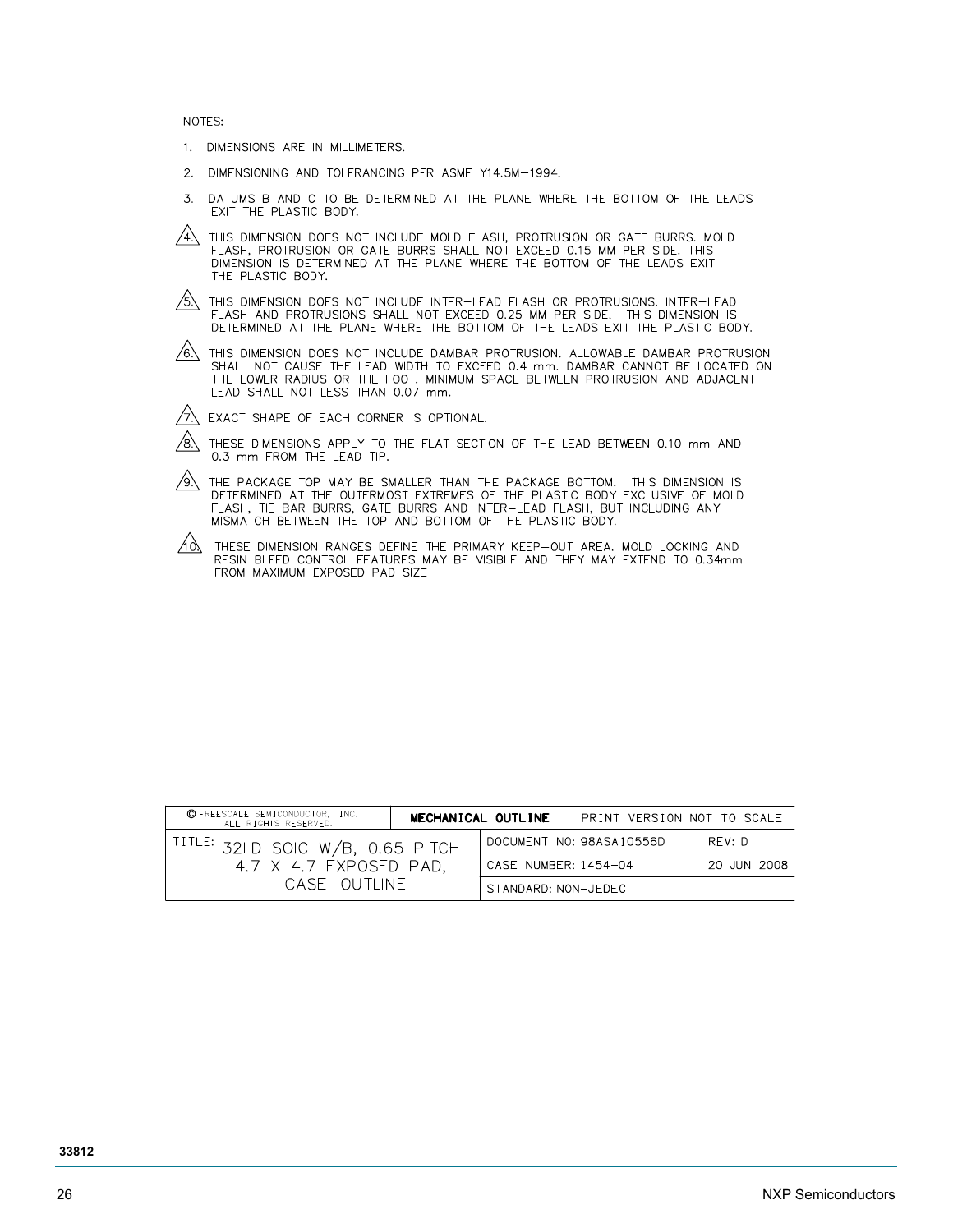# <span id="page-26-0"></span>**9 Revision history**

| Revision      | Date                                                                 | <b>Description of changes</b>                                                                       |  |  |
|---------------|----------------------------------------------------------------------|-----------------------------------------------------------------------------------------------------|--|--|
| 4.0           | 7/2009                                                               | Initial release                                                                                     |  |  |
|               | 7/2010                                                               | Changed Part Number from PCZ33812AEK/R2 to MCZ33812AEK/R2                                           |  |  |
| 5.0<br>4/2013 | No technical changes. Revised back page. Updated document properties |                                                                                                     |  |  |
|               | Added SMARTMOS sentence to first paragraph                           |                                                                                                     |  |  |
| 4/2016<br>6.0 |                                                                      | PN consolidation: MCZ33812EK & MCZ33812AEK are consolidated in one device MC33812EK as per DM 17148 |  |  |
|               |                                                                      | Updated data sheet document form and style                                                          |  |  |